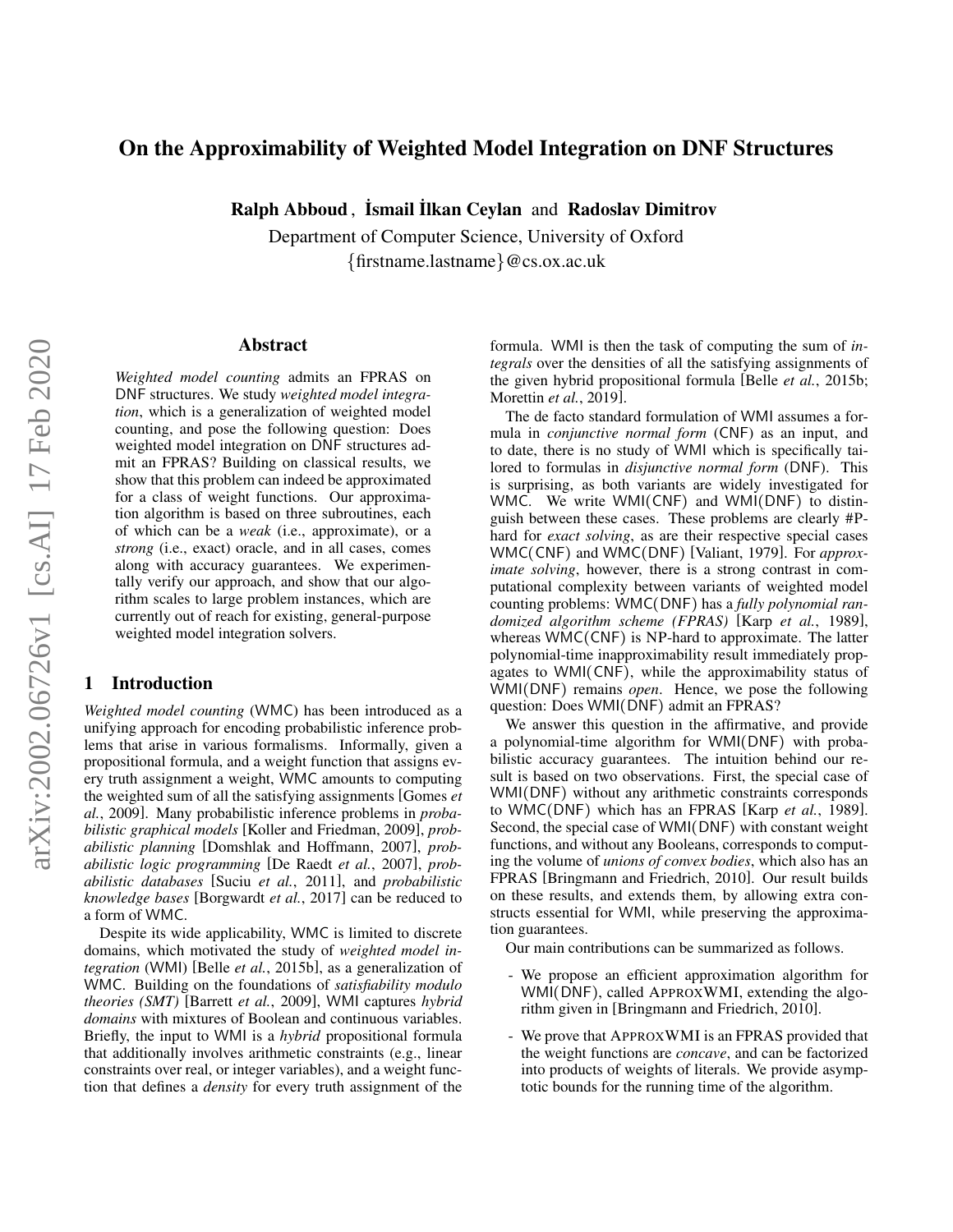- We extend APPROXWMI to the case where the products of weights assumption is relaxed, and provide asymptotic bounds for the running time of the algorithm.
- We experimentally verify our approach, using a strong oracle for computing the volume of a body. Our experiments suggest that APPROXWMI solves large problem instances, including up to 1K variables, which are outof-reach for any existing, general-purpose WMI solver.

We defer the full proofs of our results, and details of experiments, to the appendix of this paper.

## 2 Preliminaries

We briefly recall *propositional logic*, *linear real arithmetic* and *weighted model integration*, where we also settle the notation and assumptions used throughout the paper.

#### 2.1 Logic and Linear Real Arithmetic

Let us denote by  $\mathbb R$  the real domain, and by  $\mathbb B$  the Boolean domain  $\{0, 1\}$ . Let **X** be a set of *n* real variables, and **V** be a set of m Boolean variables (or atoms). An *LRA atom* is of the form  $\sum_i c_i x_i \Join c$ , where  $c, c_i$  are rational values,  $x_i \in \mathbf{X}$ , and  $\bowtie \in \{ \langle \xi, \xi, \rangle, \xi, =, \frac{1}{\xi} \}$  with their usual semantics. We write atoms(X, V) to denote the set of atoms over X∪V. A *literal* is either an atom or its negation. We sometimes write *LRA literal*, or a *Boolean literal*, to distinguish the literals depending on the domain of their corresponding variables.

A *propositional formula*  $\phi$  over atoms(**X**, **V**) is defined as a Boolean combination of literals via the logical connectives  $\{\neg, \wedge, \vee, \rightarrow, \leftrightarrow\}$ . If  $V = \emptyset$ , we say  $\phi$  is an *LRA formula*, and if  $X = \emptyset$  then  $\phi$  corresponds to a standard propositional formula defined only over Boolean variables.

**Example 1.** Let us consider the formula  $\phi_{ex}$  given as

$$
((0 \le x_1 \le 5) \lor \neg p_1) \land (p_2 \lor \neg (10 \le x_1 + x_2 \le 15)),
$$

which contains 2 Boolean and 2 LRA literals.

Given a propositional formula  $\phi$  over atoms(X, V), a *truth assignment*  $\tau$  : atoms( $X, V$ )  $\mapsto$   $\mathbb{B}$ , maps every atom to either 0 (false), or 1 (true). A truth assignment  $\tau$  *satisfies* a propositional formula  $\phi$ , denoted  $\tau \models \phi$ , in the usual sense, where  $\models$  is the propositional entailment relation. We sometimes say  $\tau$  *propositionally satisfies*  $\phi$  to make the underlying entailment relation explicit.

Observe that a propositional formula over atoms  $(X, V)$ may have a propositionally satisfying truth assignment but not admit a solution to the LRA constraints. An assignment  $\tau$  is *LRA-satisfiable* if the solution space to the set of linear inequalities induced by the mapping  $\tau$  is non-empty. The classical SMT problem over LRA constraints is, for a given a propositional formula  $\phi$  over atoms(X, V), to decide whether there exists an assignment  $\tau$  such that  $\tau \vDash \phi$ (propositionally satisfiable), and  $\tau$  is LRA-satisfiable.

**Example 2.** Consider again the formula  $\phi_{ex}$ , and an assignment  $\tau$  with  $\tau(p_1) = 1$ ,  $\tau(p_2) = 0$ ,  $\tau(0 \le x_1 \le 5) = 1$ , and  $\tau(10 \le x_1 + x_2 \le 15) = 0$ . Clearly,  $\phi_{ex}$  is propositionally satisfiable as witnessed by  $\tau$ ; it is also LRA satisfiable, e.g., for values  $x_1 = 2$ , and  $x_2 = 30$ , the assignment  $\tau$  is LRA satisfiable. By contrast, the formula

$$
\phi_{ex'} = (1 \le x_1 + x_2 \le 4) \land \neg p_1 \land (x_1 \le -2) \land (x_2 \le 2))
$$

is trivially propositionally satisfiable, but is not LRA satisfiable, since  $(x_1 \leq -2) \land (x_2 \leq 2)$  and  $(1 \leq x_1 + x_2 \leq 4)$  cannot be satisfied simultaneously.

We recall the fragments of propositional logic. A *conjunctive clause* is a conjunction of literals, and a *disjunctive clause* is a disjunction of literals. A propositional formula  $\phi$  is in *conjunctive normal form* (CNF) if it is a conjunction of disjunctive clauses, and it is in *disjunctive normal form* (DNF) if it is a disjunction of conjunctive clauses. A clause has *width* k if it has exactly k literals. We say that a DNF (resp.,  $CNF$ ) has width  $k$  if it contains clauses of width at most  $k$ .

#### <span id="page-1-0"></span>2.2 Weighted Model Integration

Let  $X$  be a set of  $n$  real variables, and  $V$  a set of  $m$  Boolean variables. We consider a weight function  $w : (\mathbb{R}^n \times \mathbb{B}^m) \mapsto \mathbb{R}^+$ , and propositional formulas  $\phi(\mathbf{X}, \mathbf{V})$ such that  $\phi : (\mathbb{R}^n \times \mathbb{B}^m) \mapsto \mathbb{B}$ . The *weighted model integral* is defined as:

<span id="page-1-1"></span>
$$
WMI(\phi, w \mid \mathbf{X}, \mathbf{V}) = \sum_{\mathbf{v}} \int_{\mathbf{x}_{\phi}} w(\mathbf{x}, \mathbf{v}) d\mathbf{x}
$$
 (1)

where v is an assignment to Boolean variables V, and  $x_{\phi}$ denotes the real valuations of **X** satisfying  $\phi(\mathbf{x}, \mathbf{v})$ .

Note that the weight function depends both on Boolean and real variables. It is common to employ a simplifying assumption to  $w(\mathbf{x}, \mathbf{v})$  (e.g. Section [2.2](#page-1-0) of [\[Martires](#page-6-12) *et al.*, 2019]):

<span id="page-1-2"></span>
$$
w(\mathbf{x}, \mathbf{v}) = w_x(\mathbf{x}) \prod_{i=1}^m w_b(p_i), \qquad (2)
$$

where  $w_x : \mathbb{R}^n \to \mathbb{R}^+$  and  $w_b : \mathbb{B} \to ]0,1[$  are functions, and  $w_b(p_i)$  returns the probability of Boolean literal  $p_i$ .

This implies that the weight function from [\(1\)](#page-1-1) can be factorized into a product of a real variable weight function  $w_x$ and a product of individual Boolean literal weights as in [\(2\)](#page-1-2), and we refer to this as the *factorization assumption*.

**Example 3.** Consider the formula  $\phi_{\text{DNF}}$ :

$$
(p_1 \wedge (0 \le x_1 \le 5) \wedge \neg p_2) \vee (p_2 \wedge \neg (2 \le x_1 \le 4)).
$$

Let  $0 \leq x_1 \leq 10$ , and  $w(\mathbf{x}, \mathbf{v}) = x_1 \cdot w_b(p_1) \cdot w_b(p_2)$ , with  $w_b(p_1) = 0.6$ , and  $w_b(p_2) = 0.1$ . Hence, we obtain:

$$
\text{WMI}(\phi_{\text{DNF}}) = 0.6 \cdot (1 - 0.1) \cdot \int_0^5 x_1 \, dx_1 +
$$

$$
0.4 \cdot 0.1 \cdot \left( \int_0^2 x_1 \, dx_1 + \int_4^{10} x_1 \, dx_1 \right) = 8.51
$$

Weighted model integration is defined on fragments of propositional logic in the obvious way, i.e., WMI over DNF formulas (resp. CNF formulas) is the weighted model integration problem where the class of input formulas is restricted to formulas in DNF (resp., CNF). We write WMI(DNF) (resp., WMI(CNF)) to denote the specific problem.

Finally, weighted model counting can be viewed as a special case of WMI where  $\phi$  is restricted to Boolean variables. Formally, the *weighted model count* (WMC) of  $\phi$  is given by  $\sum_{\tau \in \phi} w(\tau)$ , where  $w : \mathbb{B}^m \mapsto \mathbb{R}^+$  is a *weight function*.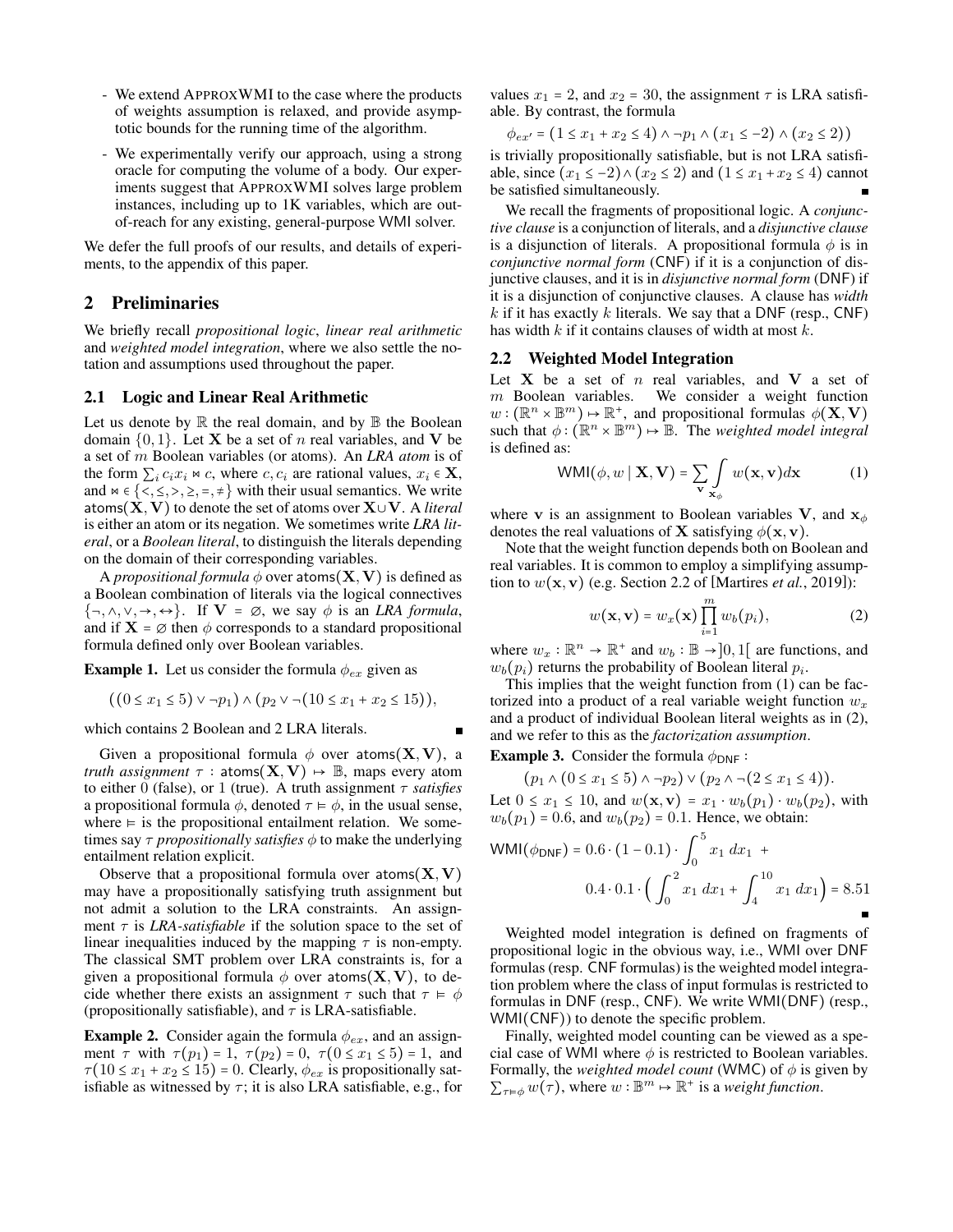#### 2.3 Approximations with Guarantees

As model counting problems are intractable for exact computation, techniques for efficient *approximations* have been devised, a special class being *fully polynomial randomized approximation schemes (FPRAS)*. Given a target error  $0 < \epsilon < 1$ and confidence  $0 < \delta < 1$ , an FPRAS computes an approximation  $\hat{\mu}$  of the actual solution  $\mu$ , in polynomial time w.r.t the input,  $\frac{1}{\epsilon}$ , and  $\frac{1}{\delta}$ , such that  $\Pr \left( \mu(1 - \epsilon) \leq \hat{\mu} \leq \mu(1 + \epsilon) \right) \geq 1 - \delta$ .

For WMC on DNF structures, the Karp, Luby, and Madras [\[1989\]](#page-6-10) algorithm (KLM), a special case of the Linear-Time Coverage (LTC) [\[Luby, 1983\]](#page-6-13) algorithm, is an FPRAS. For a DNF  $\phi$  with n variables and m clauses, KLM runs  $T = 8(1 + \epsilon) m \log(\frac{2}{\delta}) \frac{1}{\epsilon^2}$  trials. At every trial, a Boolean assignment  $\tau$ , sampled by i) selecting a clause  $c_i$  with probability proportional to its satisfaction probability, and ii) randomly generating a satisfying assignment for  $c_i$ , is checked against a uniformly randomly selected clause  $c_k$ . If  $\tau \models c_k$ , an estimator N is incremented and  $\tau$  is re-sampled. Otherwise,  $\tau$  is re-used in the next trial. KLM returns  $\frac{T \sum_{j=1}^{m} p(c_j)}{m N}$ wise,  $\frac{m}{N}$  is re-used in the heat that. KEM returns  $\frac{m}{N}$  as an estimate for WMC (DNF). Since assignment checking runs in  $O(n)$ , KLM thus runs in time  $O\left(nme^{-2}\log\left(\frac{1}{\delta}\right)\right)$ .

For volume computation of convex bodies, Lovasz and Vempala [\[2006\]](#page-6-14) provide an FPRAS based on Multi-Phase Monte Carlo. In *n*-dimensional space, it uses  $O^*(n)$  phases, where the asterisk denotes suppressed logarithmic factors, such that at every phase, random walk algorithms such as *hit-and-run* [\[Chen and Schmeiser, 1996\]](#page-6-15) are called over convex bodies at consecutive phases to approximate the ratios between their volumes. Since hit-and-run runs in  $O^*(n^3)$ , the overall volume computation runs in time  $O^*(n^4)$ .

## 3 Weighted Model Integration over DNFs

In this section, we propose APPROXWMI, an algorithm for WMI(DNF), and prove that it is an FPRAS. APPROXWMI builds on work for approximately computing the volume of unions of convex bodies [\[Bringmann and Friedrich, 2010\]](#page-6-11), which we introduce next.

### 3.1 The Volume of Union of Convex Bodies

APPROXUNION is an FPRAS for computing the volume of the union of convex bodies [\[Bringmann and Friedrich, 2010\]](#page-6-11). More formally, given k convex bodies  $B_1, ..., B_k$ , APPROX-UNION returns an approximation of the volume of  $\bigcup_{i=1}^{k} B_i$ , denoted  $\text{Vol}(\bigcup_{i=1}^{k} B_i)$ . This algorithm is based on the LTC algorithm, and extends it with approximate ("weak") oracles in order to tackle the underlying volume computations.

APPROXUNION first computes the volume of every convex body approximately, with multiplicative error  $\epsilon_v$ , using an oracle VOLUMEQUERY. Following this, it repeats the following procedure: It samples a body  $B$  with probability proportional to its volume. Then, it approximately uniformly samples a point p from this body using an oracle SAMPLEQUERY with error  $\epsilon_S$ , and checks whether the sampled point belongs to a uniformly chosen body  $B'$  using another approximate oracle, POINTQUERY, with error  $\epsilon_p$ . The random choice of B' is repeated until a  $B'$  is selected such that  $p \in B'$ , at which point a new body B is sampled and the procedure restarts. Following  $T$  calls to POINTQUERY, the algorithm returns an estimate of  $\text{Vol}(\bigcup_{i=1}^k B_i)$ , based on the number of successful POINTQUERY calls over these T iterations.

APPROXUNION is an FPRAS under certain conditions, as stated in Theorem 2 of [\[Bringmann and Friedrich, 2010\]](#page-6-11), and these conditions are satisfied with closed-form bounds from Lemma 3 of that work. All in all, the following result holds:

<span id="page-2-1"></span>Theorem 4 (Theorem 2 and Lemma 3, [\[Bringmann and](#page-6-11) [Friedrich, 2010\]](#page-6-11)). APPROXUNION *relative to oracles* VOL-UMEQUERY*,* SAMPLEQUERY*,* VOLUMEQUERY *with errors*  $\epsilon_V$ ,  $\epsilon_S$ , and  $\epsilon_P$  respectively, is an *FPRAS* for  $\text{Vol}(\bigcup_{i=1}^k B_i)$ with error  $\epsilon$  and confidence  $\frac{1}{4}$  using  $T = \frac{24 \ln(2)(1+\tilde{\epsilon})k}{\tilde{\epsilon}^2 - 8(\tilde{C}-1)k}$  $\frac{4 \ln(2)(1+\epsilon)\kappa}{\tilde{\epsilon}^2-8(\tilde{C}-1)k}$  *iterations, with*  $\tilde{\epsilon} = \frac{\epsilon - \epsilon_V}{1 + \epsilon_V}$  *and*  $\tilde{C} = \frac{(1 + \epsilon_S)(1 + \epsilon_V)(1 + k\epsilon_P)}{(1 - \epsilon_V)(1 - \epsilon_P)}$  $\frac{\left(\frac{S}{S}\right)\left(1+\epsilon_V\right)\left(1+\kappa\epsilon_P\right)}{(1-\epsilon_V)(1-\epsilon_P)},$  for  $\epsilon_V, \, \epsilon_S \leq \frac{\epsilon^2}{47}$  $rac{\epsilon^2}{47k}$ *, and*  $\epsilon_P \leq \frac{\epsilon^2}{47k^2}$ *.* 

Furthermore, when this theorem holds, T is  $O(\frac{k}{\epsilon^2})$ . AP-PROXUNION generalizes LTC to allow errors within sampling, membership checking, and volume computation, so long as these can be made arbitrarily small, and computes unions of continuous sets, as opposed to only discrete sets.

APPROXUNION does *not* allow for confidence parameters in the oracles. Hence, we extend this result to allow for FPRAS oracles having confidence  $\delta$  using standard tools of probability.

<span id="page-2-0"></span>Lemma 5. APPROXUNION *relative to FPRAS oracles* VOL-UMEQUERY*,* SAMPLEQUERY*, and* POINTQUERY *with errors*  $\epsilon_V$ ,  $\epsilon_S$ ,  $\epsilon_P$  *and confidence values*  $\delta_V$ ,  $\delta_S$ ,  $\delta_P$ , *respectively, is an FPRAS with error and confidence* δ *for*  $\text{Vol}(\bigcup_{i=1}^k B_i)$  *using*  $T = \frac{8 \ln(\frac{8}{\delta})(1+\tilde{\epsilon})k}{\tilde{\epsilon}^2 - 8(\tilde{C}-1)k}$  $\frac{\sin(\frac{\pi}{\delta})(1+\epsilon)\kappa}{\tilde{\epsilon}^2-8(\tilde{C}-1)k}$  iterations, for

*I.* 
$$
\epsilon_V
$$
,  $\epsilon_S \le \frac{\epsilon^2}{47k}$ ,  $\epsilon_P \le \frac{\epsilon^2}{47k^2}$ , and  
\n2.  $\delta_V \le \frac{\delta}{4k}$ ,  $\delta_S + \delta_P \le \frac{\delta}{2276 \ln(\frac{8}{\delta})\frac{k}{\epsilon^2}}$ 

### <span id="page-2-2"></span>3.2 Approximating the WMI over DNFs

We now introduce APPROXWMI (Algorithm [1\)](#page-3-0) for WMI(DNF), assuming  $w$  is concave i.e.,

$$
\forall x, y \in \mathbb{R}^n, \lambda \in [0, 1], \lambda f(x) + (1 - \lambda)f(y) \le f(\lambda x + (1 - \lambda)y).
$$

This assumption maintains the convexity of bodies in our study, and enables the use of volume computation FPRAS al-gorithms [Lovász and Vempala, 2006; [Kannan](#page-6-16) *et al.*, 1997]. We also assume that  $w$  uses the factorization assumption.

Given a DNF  $\phi$  over a hybrid domain  $X \cup V$ , and a concave weight function  $w$  that factorizes, APPROXWMI computes an  $\epsilon$ ,  $\delta$  approximation of WMI( $\phi$ ,  $w \mid \mathbf{X}, \mathbf{V}$ ). Specifically, APPROXWMI extends the oracle functions of APPROXU-NION in order to allow unreliable oracles (with confidence parameter  $\delta$ ), hybrid domains (including Booleans), and arbitrary factorized concave weight functions over convex bodies.

The main steps of APPROXWMI are as follows. After initializing the parameters [\(1-2\)](#page-3-0), the first step is to compute the weighted model integral of the individual clauses in  $\phi$ , using the function CLAUSEWEIGHT [\(3-4\)](#page-3-0). Then, the algorithm runs T sampling trials to compute an estimator  $N_T$  [\(7-18\)](#page-3-0), similarly to LTC. In a sampling trial, a random clause  $c$  is selected with probability proportional to its weight  $U_i$ , and then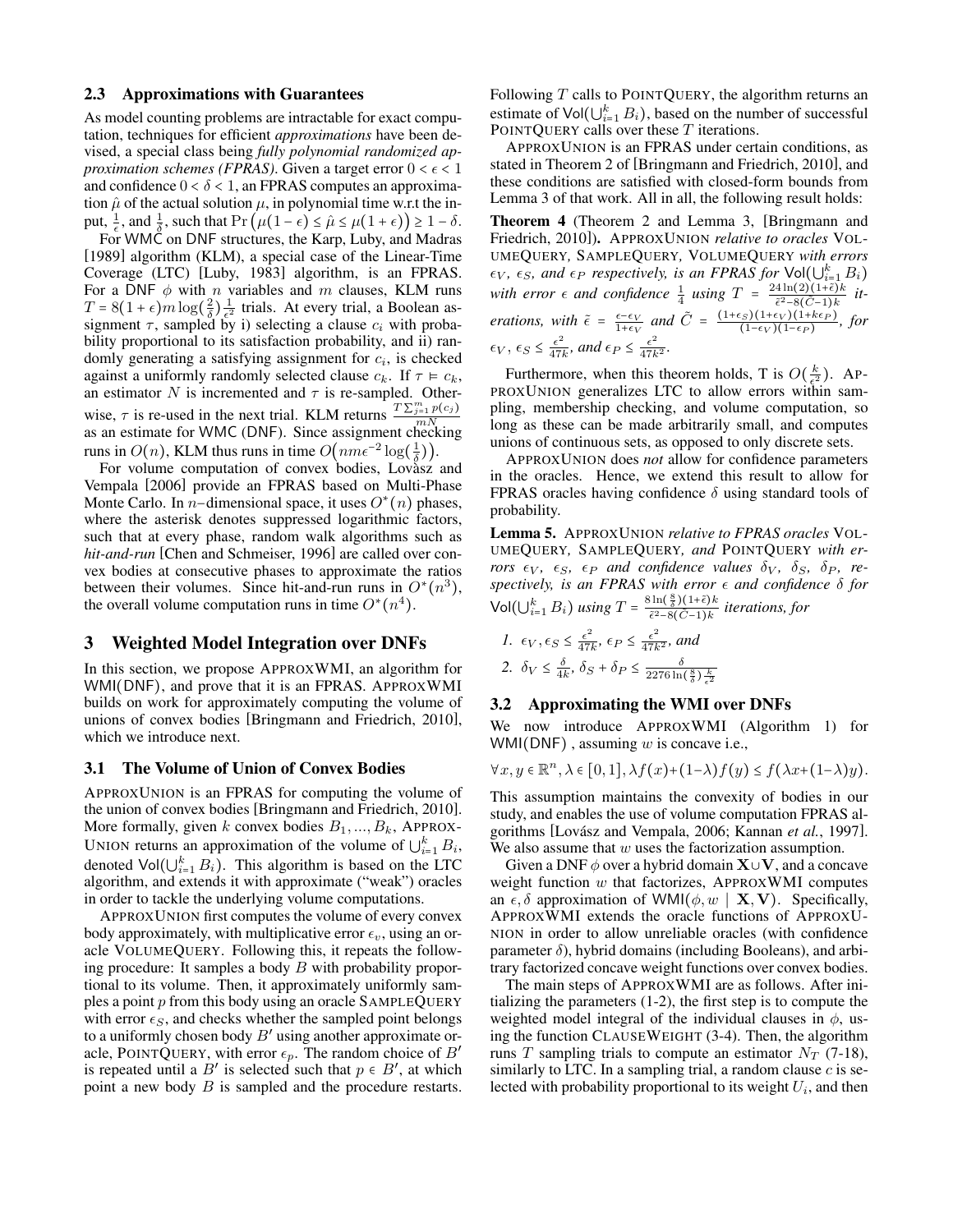#### <span id="page-3-0"></span>Algorithm 1 APPROXWMI for WMI(DNF).

**Input:** X: a set of n real variables; V: a set of m Boolean variables;  $\phi$ : a DNF consisting of k clauses  $c_i$ ; w: a concave factorized weight function. **Parameters:**  $\epsilon$ : error,  $\delta$ : confidence. **Output:** WMI $(\phi, w \mid \mathbf{X}, \mathbf{V}).$ 1:  $T \leftarrow \frac{8 \ln(\frac{8}{\delta})(1+\tilde{\epsilon})k}{\tilde{\epsilon}^2 \cdot 8(\tilde{C}+1)k}$  $\tilde{\epsilon}^2 - 8(\tilde{C}-1)k$  $\triangleright T$  is  $O(\frac{k}{\epsilon^2} \ln(\frac{1}{\delta}))$ 2:  $\delta_V \leftarrow \frac{\delta}{4k}, \delta_S \leftarrow \frac{\delta}{2276 \ln(\frac{8}{\delta}) \frac{k}{\epsilon^2}}$ ▷ Confidence parameters 3: for  $a \leftarrow 1$  to  $k$  do 4:  $U_i \leftarrow \text{CALSEWEIGHT}(c_i, w, \mathbf{X}, \mathbf{V}) \left[\frac{\epsilon^2}{47}\right]$  $\frac{\epsilon^2}{47k}, \delta_V]$ 5:  $U \leftarrow \sum_{i=1}^{m}$  $\triangleright$  Sampling trials 6: time  $\leftarrow 0$ ,  $N_T \leftarrow 0$ 7: while time  $\leq T$  do 8: Randomly select  $c_i$ ,  $i \in 1, ..., k$  $i \in 1, ..., k$  $i \in 1, ..., k$  w.p.<sup>1</sup>  $\frac{U_i}{U}$ 9:  $p_{\text{Bool}}, p_{\text{Real}} \leftarrow \text{SAMPLE}(c_i, w, \mathbf{X}, \mathbf{V})[\frac{\epsilon^2}{47}$  $\frac{\epsilon^2}{47k}, \delta_S$ ] 10:  $c_{\text{sat}} \leftarrow false$ 11: while  $\neg c_{\text{sat}}$  do 12: Uniformly select  $c_j$ , where  $j \in 1, ..., k$ 13:  $time \leftarrow time + 1$ <br>14: **if** time  $\geq T$  **then** 14: **if** time  $\geq T$  then  $\triangleright$  If T reached during trial 15: **return**  $T U / k N_T$ 16: **if** EVALUATE $(c_j, p_{\text{Bool}}, p_{\text{Real}})$  then 17:  $c_{\text{sat}} \leftarrow true, N_T \leftarrow N_T + 1$ 18: return  $TU/kN_T$ 

a point  $p$  is sampled from  $c$  according to  $w$  using the func-tion SAMPLE [\(8-9\)](#page-3-0). Afterwards, a clause  $c'$  (possibly  $c$ ), is uniformly chosen from  $\phi$  [\(12\)](#page-3-0), and a check is made via the function EVALUATE, to verify the membership of p to  $c'$ , and finally the estimator  $N_T$  is incremented accordingly [\(16-17\)](#page-3-0).

We now explain the subroutines of CLAUSEWEIGHT, SAMPLE, and EVALUATE, given in Algorithm [2,](#page-3-1) in detail.

**CLAUSEWEIGHT.** This function returns an  $\epsilon$ ,  $\delta$  approximation of WMI $(c, w \mid \mathbf{X}, \mathbf{V})$  from a given conjunct c and weight function  $w$  over the domains  $X, V$ . CLAUSEWEIGHT computes the product of probabilities for all Boolean literals appearing in  $c$  (c<sub>1</sub>). It then transforms the polytope  $x_c$ defined by the LRA constraints in c, into  $x'_c \in \mathbb{R}^{n+1}$  (c<sub>2</sub>).  $x_c$  is identical to  $x_c$  across the first *n* dimensions, with an added dimension d verifying  $0 \le d \le w_x(x)$ ,  $x \in \mathbf{x}_c$ . Then, it approximates the volume of  $x'_c$ , as a proxy for computing the integral of  $w$  over  $x_c$ , using a volume computation algorithm for convex bodies [Lovász and Vempala, 2006; [Kannan](#page-6-16) *et al.*, 1997], denoted by VOLUME  $(c_3)$ . Since w is concave, the added dimension in  $x_c'$  maintains the convexity of  $\mathbf{x}_c$ , and  $\mathbf{x}'_c$  is therefore convex. Finally, CLAUSEWEIGHT returns its estimate for WMI $(c, w \mid \mathbf{X}, \mathbf{V})$  (c<sub>4</sub>).

**SAMPLE.** This function samples a point  $p$  over the domain  $X \cup V$  from a given conjunct c and a weight function w, as follows: SAMPLE first samples Boolean assignments  $p_{\text{Bool}}$ satisfying  $c$  by setting all Boolean literals appearing in  $c$  to their required values and randomly sampling all remaining variables according to  $w_b$  (s<sub>1</sub>). Then, it computes an analogous transformation to  $\mathbf{x}'_c$  as in CLAUSEWEIGHT (s<sub>2</sub>). Af<span id="page-3-1"></span>Algorithm 2 Subroutines of APPROXWMI as functions CLAUSEWEIGHT, SAMPLE, and EVALUATE.

| <b>function</b> CLAUSEWEIGHT $(c, w, \mathbf{X}, \mathbf{V})[\epsilon, \delta]$          |                                    |
|------------------------------------------------------------------------------------------|------------------------------------|
| $w_{\text{Bool}} \leftarrow \prod_{p \in b_c} w_b(p)$                                    | $\triangleright$ (c <sub>1</sub> ) |
| Introduce a new variable d in $X$                                                        | $\triangleright$ (c <sub>2</sub> ) |
| $\mathbf{x}'_c \leftarrow \mathbf{x}_c \wedge (0 \leq d \leq w_x(x))$                    |                                    |
| $w_{\text{Real}} \leftarrow \text{Volume}(\mathbf{x}'_c) [\epsilon, \delta]$             | $\triangleright$ (c <sub>3</sub> ) |
| <b>return</b> $w_{\text{Bool}} \cdot w_{\text{Real}}$                                    | $\triangleright$ (c <sub>4</sub> ) |
| <b>function</b> SAMPLE $(c, w, \mathbf{X}, \mathbf{V})$ [ $\epsilon, \delta$ ]           |                                    |
| $p_{\text{Bool}} \leftarrow b_c$ , $\mathbf{V} \setminus b_c$ sampled according to $w_b$ | $\triangleright$ (s <sub>1</sub> ) |
| Introduce a new variable d in $X$                                                        | $\triangleright$ (s <sub>2</sub> ) |
| $\mathbf{x}'_c \leftarrow \mathbf{x}_c \wedge (0 \leq d \leq w_x(x))$                    |                                    |
| $p_{\text{Real}} \leftarrow \text{ConvexBopySAMPLER}(\mathbf{x}'_c)[\epsilon, \delta]$   | $\triangleright$ (s <sub>3</sub> ) |
| <b>return</b> $p_{\text{Bool}}$ , $p_{\text{Real}}$                                      | $\triangleright$ (s <sub>4</sub> ) |
| function EVALUATE $(c, p_{\text{Bool}}, p_{\text{Real}})$                                |                                    |
| Compute $x_c$ from c                                                                     |                                    |
| if $p_{\text{Real}} \neq \mathbf{x}_c$ then return false                                 | $\triangleright$ (e <sub>1</sub> ) |
| if $p_{\text{Bool}} \neq c$ then return <i>false</i>                                     | $\triangleright$ (e <sub>2</sub> ) |
| return true                                                                              |                                    |

terwards, SAMPLE samples a point  $p_{\text{Real}}$  approximately uniformly from  $x'_c$ , using standard sampling approaches for convex bodies such as hit-and-run [\[Chen and Schmeiser, 1996\]](#page-6-15), denoted by  $ConvexBoDYSAMPLER(s<sub>3</sub>)$ . It then discards the  $n+1$ <sup>th</sup> dimension to yield approximate samples  $p_{\text{Real}}$  from  $x_c$  weighted according to w. Finally, SAMPLE (s<sub>4</sub>) returns the concatenation of the outputs of  $(s_1)$  and  $(s_3)$  as a sample from  $c$ . Note that, since the  $w$  factorization makes Boolean variable and real variable weights independent,  $p_{\text{Bool}}$  and  $p_{\text{Real}}$  can be sampled separately, as is done here.

EVALUATE. This function determines the membership of a point  $p \in \mathbb{R}^n \times \mathbb{B}^m$  to the body defined by a conjunction. Specifically, it checks the membership of a point  $p$  to the polytope defined by a conjunction  $c$  in two steps: EVALUATE verifies the Boolean component of  $p(e_1)$ , and then verifies the real component of  $p$  (i.e., that all the LRA constraints of  $c$  are satisfied) (e<sub>2</sub>). If both conditions are met, then p satisfies c. Unlike the earlier two functions, EVALUATE is deterministic, and its outputs have no attached uncertainty.

#### <span id="page-3-3"></span>3.3 APPROXWMI is an FPRAS

We show the correctness of APPROXWMI, and prove that, under the error and confidence settings presented in Algorithm [1,](#page-3-0) it is an FPRAS for WMI (DNF) with concave weight functions w defined with the factorization assumption.

<span id="page-3-2"></span>Theorem 6. APPROXWMI *relative to FPRAS oracles* CLAUSEWEIGHT*,* SAMPLE*, and* EVALUATE *having error*  $\epsilon_V$ ,  $\epsilon_S$ ,  $\epsilon_P$  and confidence  $\delta_V$ ,  $\delta_S$ ,  $\delta_P$ , respectively, is an *FPRAS for* WMI(DNF) *over a concave and factorized weight function* w, with error  $\epsilon$  *and confidence*  $\delta$  *and using*  $T =$  $\frac{8\ln(\frac{8}{\delta})(1+\tilde{\epsilon})k}{h}$  $\frac{\sin(\frac{\pi}{\delta})(1+\epsilon)\kappa}{\tilde{\epsilon}^2-8(\tilde{C}-1)k}$  iterations, for

1. 
$$
\epsilon_V
$$
,  $\epsilon_S \le \frac{\epsilon^2}{47k}$ ,  $\epsilon_P \le \frac{\epsilon^2}{47k^2}$ , and  
2.  $\delta_V \le \frac{\delta}{4k}$ ,  $\delta_S + \delta_P \le \frac{\delta}{2276 \ln(\frac{8}{\delta}) \frac{k}{\epsilon^2}}$ .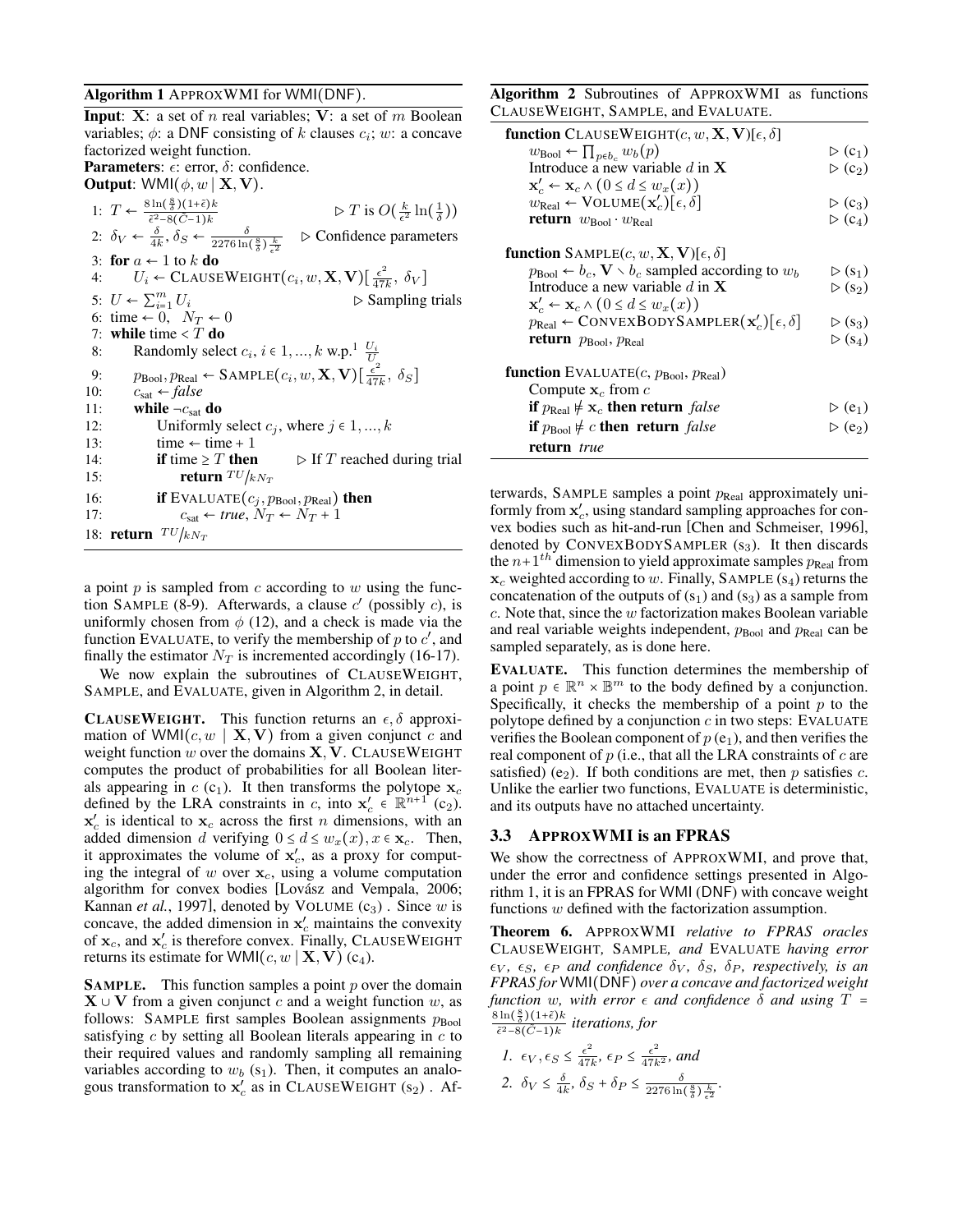<span id="page-4-0"></span>

Figure 1: Runtime results for APPROXWMI relative to different  $\epsilon$ ,  $\delta$ . For  $\epsilon$  = 0.35,  $\delta$  = 0.25, all instances, including those with 1K variables, terminate within 5000 seconds, and higher-width instances ( $W = 5, 8, 13$ ) all terminate within 2000 seconds for all  $\epsilon, \delta$ .

*Proof sketch.* APPROXWMI is a variant of APPROXUNION, where the oracles are replaced with the specific oracles for WMI. Thus, it suffices to show that all oracles in APPROX-WMI satisfy the conditions of Lemma [5.](#page-2-0) EVALUATE is deterministic, so trivially satisfies the conditions. As for CLAUSEWEIGHT, we first verify that it correctly computes WMI $(c, w \mid \mathbf{X}, \mathbf{V})$ . We then show that CLAUSEWEIGHT meets the conditions of Lemma [5:](#page-2-0) as multiplication of Boolean weights is error-free, it is sufficient for VOLUME to have error  $\epsilon \leq \epsilon_V$  and confidence  $\delta \leq \delta_V$ . As for SAMPLE, we first show that sampling from the transformation result  $\mathbf{x}'_c$ is equivalent to sampling from  $x_c$  according to w. Then, it suffices to run CONVEXBODYSAMPLER with parameters  $\epsilon_S$ and  $\delta_S$  to ensure SAMPLE meets the requirements. П

The correctness of APPROXWMI is clearly independent from the specific choice of oracles, and both for weak and strong oracles, the accuracy guarantees are preserved. Assuming additionally that the oracles have an FPRAS, APPROXWMI runs in polynomial time. More specifically, for CLAUSEWEIGHT runtime  $r_c$ , SAMPLE runtime  $r_s$ , and EVALUATE runtime  $r_e$ , APPROXWMI runs in  $O(k \cdot r_c + T(r_s + r_e))$ . Derivations, examples and further details on this running time can be found in Appendix [C.1.](#page-10-0)

We also study an extension to APPROXWMI, allowing weight functions where  $w_x$  can depend on V, and thus every Boolean assignment induces a possibly different weight function  $w_x$ . Our approach modifies CLAUSEWEIGHT, and introduces Boolean sampling to compute an estimate for WMI $(c, w \mid \mathbf{X}, \mathbf{V})$ . When the ratio  $\rho$  of the maximum integral of any real body in  $\mathbb{R}^n$  over its smallest integral is upper-bounded by a polynomial in m, n, k,  $\frac{1}{\epsilon}$ , and  $\frac{1}{\delta}$ , then we show that this new CLAUSEWEIGHT is an FPRAS. This ensures polynomial-time oracles for APPROXWMI, thus yielding an FPRAS for this more general setting. Further details and proofs for this extension can be found in Appendix [B.](#page-8-0)

## 4 Experimental Evaluation

### 4.1 Experimental Setup

To evaluate the performance of APPROXWMI, we generate random DNF formulas and measure the time APPROXWMI requires to solve them. We generate evaluation DNF formulas with the total number of variables uniformly set between 100 and  $1K$ , in increments of 100 (i.e., 100, 200, etc.), such that the number of real variables  $n$  and the number of Boolean variables m are equal (i.e.,  $m = n$ ). We select the fixed clause width  $W$  uniformly between 3,5,8,13, and the number of clauses  $k = \lfloor \frac{m+n+20}{W} \rfloor$ . DNF formulas are randomly generated in two phases: First, a propositional DNF with  $m + n$ variables and  $k$  clauses of width  $W$  is generated. Then, the final  $n$  variables are replaced in all clauses with random constraints defining a non-empty polytope. Further details about the random generation process can be found in Appendix [C.3.](#page-11-0)

In our experiments, we bound all real variables from above and below, i.e.,  $\forall x \in \mathbf{X}, 0 \leq x \leq 10$ , to ensure finite integrals. We then evaluate APPROXWMI with *polynomial* weight functions:  $w$  is a sum of up to 4 polynomial terms, each with a random constant weight, and degree randomly chosen using  $Geom(0.6)$  and upper-bounded by 5. For terms with degree of 2 or higher, the constant weight is constrained to be negative to maintain concavity, e.g.  $w = 20 - 3x_1^2x_4 - 2.2x_3^4 + x_2$ .

We run APPROXWMI using LattE [\[Baldoni](#page-6-17) *et al.*, 2014] for our VOLUME call within CLAUSEWEIGHT as, despite being an exact solver, it supports polynomial weight functions while performing reliably in practice for smaller-scale formulas compared with approximate techniques [\[Emiris and](#page-6-18) [Fisikopoulos, 2018\]](#page-6-18). For sampling, we use the hit-and-run algorithm [\[Chen and Schmeiser, 1996\]](#page-6-15) as our CONVEX-BODYSAMPLER within SAMPLE.

Finally, results were measured and averaged over 5 runs with 3 different settings for  $\epsilon$  and  $\delta$ , namely (0.15, 0.05), (0.25, 0.15), and (0.35, 0.25), and ran with a timeout of 5000 seconds on a server with a Haswell 5-2640v3, 2.60GHz CPU and 12 GBs of RAM.

### 4.2 Experimental Results

All APPROXWMI running times with respect to the number of variables  $m + n$ , width W and all  $\epsilon$ ,  $\delta$  settings, are presented in Figure [1.](#page-4-0) We observe that APPROXWMI performs very encouragingly on generated DNF instances, and successfully solves instances with up to 1000 variables within 5000 seconds over all clause widths W for  $\epsilon = 0.35$  and  $\delta$  = 0.25. In fact, instances with 1000 variables and clause widths 5,8, and 13 all run within 1600 seconds. For tighter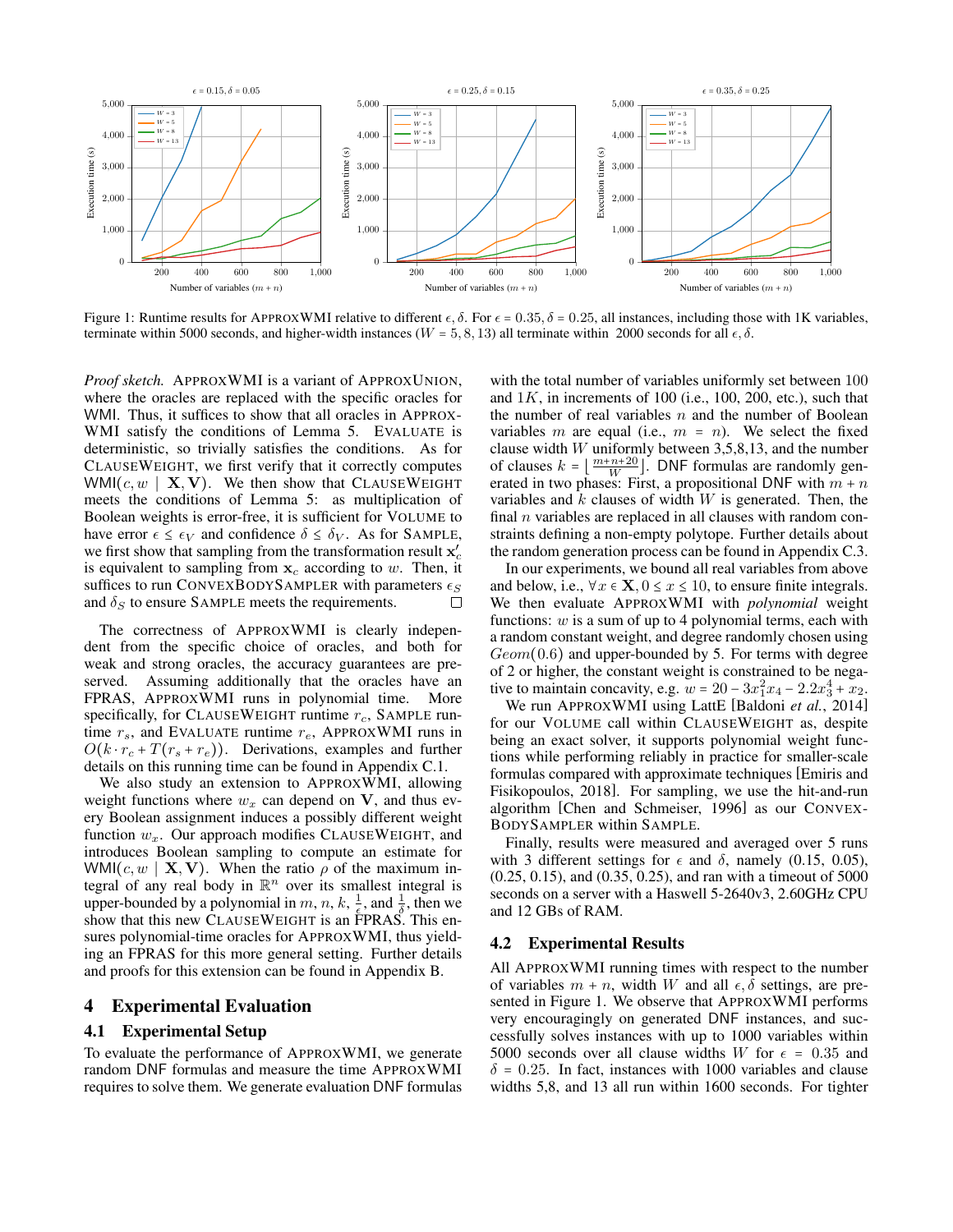$\epsilon$  and  $\delta$ , the system maintains high performance. Even with  $\epsilon$  = 0.15 and  $\delta$  = 0.05, all instances with widths 8 and 13 finish within ∼2000 seconds, whereas large instances of width 3 and  $m + n \ge 500$ , and width 5,  $m + n \ge 800$ , time out.

Somewhat unintuitively, system performance worsens significantly as W *decreases*. For  $W = 3$ , the system requires almost triple the time to solve an instance as compared to a similar instance with higher  $W$ . Though this behavior is surprising, it can be attributed to an increased number of sampling replacements within APPROXWMI. Indeed, for smaller widths, it is likelier that a call to EVALUATE will yield "True" since there are less constraints to satisfy. Hence, further calls to SAMPLE, which runs in  $O^*(m + n^3)$ , will be required, imposing a significant computational overhead on APPROX-WMI. This behavior justifies improved performance with increased width, as the expected number of calls to SAMPLE, a computationally expensive operation, decreases.

These results confirm our intuitions about the setup of AP-PROXWMI. First, they highlight that APPROXWMI can indeed scale to large instances having up to 1K total variables, even with tight  $\epsilon$  and  $\delta$  requirements. Second, the weight computation within CLAUSEWEIGHT is not a bottleneck, as it does not require more than 450 seconds to run in any instance due to the bounded width W used in our experiments. Third, our results show that the main bottleneck in the performance of APPROXWMI stems from the number of calls to SAMPLE, and the corresponding sampling (and re-sampling) runs. This is particularly evident from the high dependence of running time on width W.

The use of an exact CLAUSEWEIGHT oracle allows significant gains, owing to a reduced error requirement for SAM-PLE. Indeed, given exact CLAUSEWEIGHT and EVALUATE, it suffices to set  $\epsilon_S < \frac{\epsilon^2}{8k}$  $\frac{\epsilon^2}{8k}$  and  $\delta_S \le \frac{\delta}{1518 \ln(\frac{8}{\delta}) \frac{k}{\epsilon^2}}$  (cf. Appendix [C.2](#page-11-1) for derivations), thereby reducing its running time significantly. Overall, APPROXWMI scales to DNF instances with up to 1K variables using standard oracle implementations. This is particularly true for larger widths, as the number of SAMPLE calls decreases.

## 5 Related Work

WMC is a unifying tool for probabilistic inference. Inference in probabilistic graphical models [\[Koller and Fried](#page-6-1)[man, 2009\]](#page-6-1) reduces to WMC(CNF) [Sang *et al.*[, 2005;](#page-6-19) [Chavira and Darwiche, 2008\]](#page-6-20). Similar reductions exist for Markov Logic Networks (MLNs) [\[Richardson and Domin](#page-6-21)[gos, 2006\]](#page-6-21), probabilistic logic programming [\[Fierens](#page-6-22) *et al.*, [2015\]](#page-6-22), and more generally, for relational models [\[Gogate and](#page-6-23) [Domingos, 2011\]](#page-6-23). Still, WMC cannot capture hybrid probabilistic models that are extensively studied; see e.g. hybrid MLNs [\[Wang and Domingos, 2008\]](#page-6-24), and hybrid Bayesian networks [\[Gogate and Dechter, 2005;](#page-6-25) [Sanner and Abbasne](#page-6-26)[jad, 2012\]](#page-6-26). WMI is proposed as a unifying inference tool in these hybrid models [Belle *et al.*[, 2015b\]](#page-6-6).

Weighted model integration/counting is #P-hard [\[Valiant,](#page-6-9) [1979\]](#page-6-9), so is highly intractable. Nonetheless, many generalpurpose exact solvers, based on several optimizations, have been developed. For instance, [\[Morettin](#page-6-8) *et al.*, 2019] propose a tool which uses SMT predicate abstraction techniques to reduce the number of models for which an integration tool is called. Symbo [\[Martires](#page-6-12) *et al.*, 2019] uses knowledge compilation to push computational overhead to an offline phase, and subsequently allow efficient online WMI computation for factorized w. Finally, [\[Merrell](#page-6-27) *et al.*, 2017] compute exact lower and upper bounds for WMI based on hyper-rectangular decomposition and orthogonal transformations.

Besides exact solvers, many approximate solvers have been developed for WMI. For example, [Belle *et al.*[, 2015a\]](#page-6-28) propose a hashing-based approach for WMI, extending existing hashing methods for WMC, which uses propositional abstraction and requires a polynomial number of NP-oracle calls. Sampo [\[Martires](#page-6-12) *et al.*, 2019] extends Symbo with Monte-Carlo sampling for integral computation, and thus leverages knowledge compilation to quickly evaluate sampled densities. Furthermore, Markov Chain Monte Carlo methods have been applied to WMI, but such approaches do not provide any guarantees. The only exception is the general tool of [\[Chis](#page-6-29)tikov *et al.*[, 2017\]](#page-6-29) for  $\#SMT$ , which is the unweighted case of WMI. This tool approximates the solution of a  $\#\text{SMT}$ instance by calling a SAT solver. This comes with approximation guarantees as in WMC(CNF), using a randomized algorithm that makes polynomially many calls to a SAT solver [\[Jerrum](#page-6-30) *et al.*, 1986].

To the best of our knowledge, there is no dedicated study for WMI(DNF), despite WMC(DNF) being extensively studied, partly motivated from the rich literature on probabilistic data management [Suciu *et al.*[, 2011\]](#page-6-4): query answering in probabilistic databases reduces to WMC(DNF) as every conjunctive query is equivalent to a DNF via its lineage representation. The study of WMC(DNF) has led to a number of tools, or algorithms from KLM [Karp *et al.*[, 1989\]](#page-6-10) to hashing-based techniques [Meel *et al.*[, 2017\]](#page-6-31), and recently to neural model counting approaches [\[Abboud](#page-6-32) *et al.*, 2020].

Existing tools for WMC(DNF) cannot handle extended data models which also include continuous distributions. Such data models are quite common, see e.g. Monte Carlo Databases [\[Jampani](#page-6-33) *et al.*, 2008], and the system PIP [\[Kennedy and Koch, 2010\]](#page-6-34), which extends Monte Carlo Databases to efficiently query probabilistic data defined over both discrete and continuous distributions. Abstracting away from subtle differences, these works also introduce approximate inference algorithms, but unlike our approach, these do not provide guarantees. The study of WMI(DNF) hence serves as a unifying perspective for a class of data models.

### 6 Summary and Outlook

We studied weighted model integration on DNF structures and presented APPROXWMI, which is an FPRAS under reasonable conditions. Our FPRAS for WMI(DNF) complements the result of WMC(DNF), and helps draw a more complete picture of approximability for these problems. Our experimental analysis shows the potential of AP-PROXWMI. Looking forward, we aim to investigate alternative approaches for approximate WMI with guarantees, e.g., hashing-based approaches, to minimize the impact of sampling. We hope this work leads to further investigation of WMI techniques, leading to more robust WMI systems.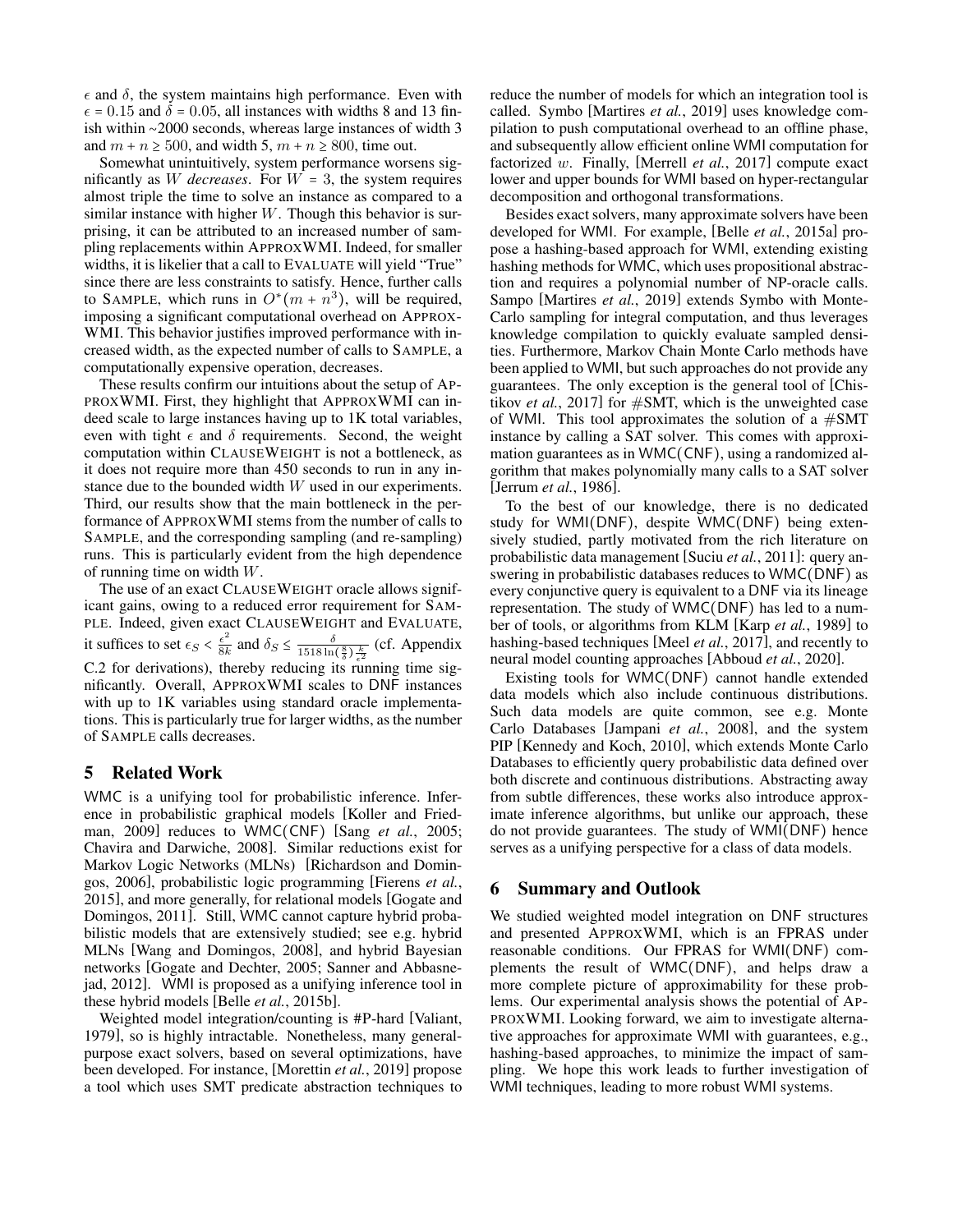## References

- <span id="page-6-32"></span>[Abboud *et al.*, 2020] Ralph Abboud, İsmail İlkan Ceylan, and Thomas Lukasiewicz. Learning to reason: Leveraging neural networks for approximate DNF counting. In *Proc. of AAAI*, 2020.
- <span id="page-6-17"></span>[Baldoni et al., 2014] Velleda Baldoni, Nicole Berline, Jesús A De Loera, Brandon Dutra, Matthias Köppe, Stanislav Moreinis, Gregory Pinto, Michele Vergne, and Jianqiu Wu. A user's guide for LattE integrale v1.7.2. *Optimization*, 22(2), 2014.
- <span id="page-6-7"></span>[Barrett *et al.*, 2009] Clark Barrett, Roberto Sebastiani, Sanjit A. Seshia, and Cesare Tinelli. *Satisfiability modulo theories*, volume 185 of *Frontiers in Artificial Intelligence and Applications*, pages 825–885. 1 edition, 2009.
- <span id="page-6-28"></span>[Belle *et al.*, 2015a] Vaishak Belle, Guy Van den Broeck, and Andrea Passerini. Hashing-based approximate probabilistic inference in hybrid domains. In *Proc. of UAI*, 2015.
- <span id="page-6-6"></span>[Belle *et al.*, 2015b] Vaishak Belle, Andrea Passerini, and Guy Van Den Broeck. Probabilistic inference in hybrid domains by weighted model integration. In *Proc. of IJCAI*, 2015.
- <span id="page-6-5"></span>[Borgwardt *et al.*, 2017] Stefan Borgwardt, ˙Ismail ˙Ilkan Ceylan, and Thomas Lukasiewicz. Ontology-mediated queries for probabilistic databases. In *Proc. of AAAI*, 2017.
- <span id="page-6-11"></span>[Bringmann and Friedrich, 2010] Karl Bringmann and Tobias Friedrich. Approximating the volume of unions and intersections of high-dimensional geometric objects. *Comput. Geom.*, 43(6-7):601–610, 2010.
- <span id="page-6-35"></span>[Chakraborty *et al.*, 2014] Supratik Chakraborty, Daniel J. Fremont, Kuldeep S. Meel, Sanjit A. Seshia, and Moshe Y. Vardi. Distribution-aware sampling and weighted model counting for SAT. In *Proc. of AAAI*, 2014.
- <span id="page-6-20"></span>[Chavira and Darwiche, 2008] Mark Chavira and Adnan Darwiche. On probabilistic inference by weighted model counting. *Artificial Intelligence*, 172(6):772 – 799, 2008.
- <span id="page-6-15"></span>[Chen and Schmeiser, 1996] Ming-Hui Chen and Bruce W. Schmeiser. General hit-and-run Monte Carlo sampling for evaluating multidimensional integrals. *Oper. Res. Lett.*, 19(4):161–169, 1996.
- <span id="page-6-29"></span>[Chistikov et al., 2017] Dmitry Chistikov, Rayna Dimitrova, and Rupak Majumdar. Approximate counting in smt and value estimation for probabilistic programs. *Acta Informatica*, 54(8):729– 764, 2017.
- <span id="page-6-3"></span>[De Raedt *et al.*, 2007] Luc De Raedt, Angelika Kimmig, and Hannu Toivonen. ProbLog: A probabilistic prolog and its application in link discovery. In *Proc. of IJCAI*, 2007.
- <span id="page-6-2"></span>[Domshlak and Hoffmann, 2007] Carmel Domshlak and Jörg Hoffmann. Probabilistic planning via heuristic forward search and weighted model counting. *JAIR*, 30(1), 2007.
- <span id="page-6-18"></span>[Emiris and Fisikopoulos, 2018] Ioannis Z. Emiris and Vissarion Fisikopoulos. Practical polytope volume approximation. *ACM TOMS*, 44(4):38:1–38:21, 2018.
- <span id="page-6-22"></span>[Fierens *et al.*, 2015] Daan Fierens, Guy Van Den Broeck, Joris Renkens, Dimitar Shterionov, Bernd Gutmann, Ingo Thon, Gerda Janssens, and Luc De Raedt. Inference and learning in probabilistic logic programs using weighted boolean formulas. *TPLP*, 15(3), 2015.
- <span id="page-6-25"></span>[Gogate and Dechter, 2005] Vibhav Gogate and Rina Dechter. Approximate inference algorithms for hybrid bayesian networks with discrete constraints. In *Proc. of UAI*, 2005.
- <span id="page-6-23"></span>[Gogate and Domingos, 2011] Vibhav Gogate and Pedro Domingos. Probabilistic theorem proving. In *Proc. of UAI*, 2011.
- <span id="page-6-0"></span>[Gomes *et al.*, 2009] Carla P. Gomes, Ashish Sabharwal, and Bart Selman. Model counting. In *Handbook of Satisfiability*. IOS Press, 2009.
- <span id="page-6-33"></span>[Jampani *et al.*, 2008] Ravi Jampani, Fei Xu, Mingxi Wu, Luis Leopoldo Perez, Christopher Jermaine, and Peter J. Haas. Mcdb: A Monte Carlo approach to managing uncertain data. In *Proc. of SIGMOD*, 2008.
- <span id="page-6-30"></span>[Jerrum et al., 1986] Mark R. Jerrum, Leslie G. Valiant, and Vijay V. Vazirani. Random generation of combinatorial structures from a uniform. *TCS*, 43(2-3):169–188, 1986.
- <span id="page-6-16"></span>[Kannan et al., 1997] Ravi Kannan, László Lovász, and Miklós Simonovits. Random walks and an  $O^*(n^5)$  volume algorithm for convex bodies. *Random Struct. Algorithms*, 11(1):1–50, 1997.
- <span id="page-6-10"></span>[Karp *et al.*, 1989] Richard M. Karp, Michael Luby, and Neal Madras. Monte-Carlo approximation algorithms for enumeration problems. *J. Algorithms*, 10(3), 1989.
- <span id="page-6-34"></span>[Kennedy and Koch, 2010] Oliver Kennedy and Christoph Koch. PIP: A database system for great and small expectations. In *Proc. of ICDE*, 2010.
- <span id="page-6-1"></span>[Koller and Friedman, 2009] Daphne Koller and Nir Friedman. *Probabilistic Graphical Models: Principles and Techniques*. MIT Press, 2009.
- <span id="page-6-36"></span>[Lee and Vempala, 2017] Yin Tat Lee and Santosh S. Vempala. Geodesic walks in polytopes. In *Proc. of STOC*, 2017.
- <span id="page-6-14"></span>[Lovász and Vempala, 2006] László Lovász and Santosh S. Vempala. Simulated annealing in convex bodies and an  $O^*(n^4)$  volume algorithm. *JCSS*, 72(2):392–417, 2006.
- <span id="page-6-13"></span>[Luby, 1983] Michael G. Luby. *Monte-Carlo Methods for Estimating System Reliability*. PhD thesis, UC Berkeley, 1983.
- <span id="page-6-12"></span>[Martires et al., 2019] Pedro Martires, Anton Dries, and Luc De Raedt. Exact and approximate weighted model integration with probability density functions using knowledge compilation. In *Proc. of AAAI*, 2019.
- <span id="page-6-31"></span>[Meel *et al.*, 2017] Kuldeep S. Meel, Aditya A. Shrotri, and Moshe Y. Vardi. On hashing-based approaches to approximate DNF-counting. In *Proc. of FSTTCS*, 2017.
- <span id="page-6-27"></span>[Merrell *et al.*, 2017] David Merrell, Aws Albarghouthi, and Loris D'Antoni. Weighted model integration with orthogonal transformations. In *Proc. of IJCAI*, 2017.
- <span id="page-6-8"></span>[Morettin et al., 2019] Paolo Morettin, Andrea Passerini, and Roberto Sebastiani. Advanced SMT techniques for weighted model integration. *AIJ*, 275:1 – 27, 2019.
- <span id="page-6-21"></span>[Richardson and Domingos, 2006] Matthew Richardson and Pedro Domingos. Markov logic networks. *Machine Learning*, 62(1):107–136, 2006.
- <span id="page-6-19"></span>[Sang *et al.*, 2005] Tian Sang, Paul Bearne, and Henry Kautz. Performing bayesian inference by weighted model counting. In *Proc. of AAAI*, 2005.
- <span id="page-6-26"></span>[Sanner and Abbasnejad, 2012] Scott Sanner and Ehsan Abbasnejad. Symbolic variable elimination for discrete and continuous graphical models. In *Proc. of AAAI*, 2012.
- <span id="page-6-4"></span>[Suciu et al., 2011] Dan Suciu, Dan Olteanu, Christopher Ré, and Christoph Koch. *Probabilistic Databases*. Morgan & Claypool, 2011.
- <span id="page-6-9"></span>[Valiant, 1979] Leslie Gabriel Valiant. The complexity of computing the permanent. *TCS*, 8(2), 1979.
- <span id="page-6-24"></span>[Wang and Domingos, 2008] Jue Wang and Pedro Domingos. Hybrid Markov logic networks. In *Proc. of AAAI*, 2008.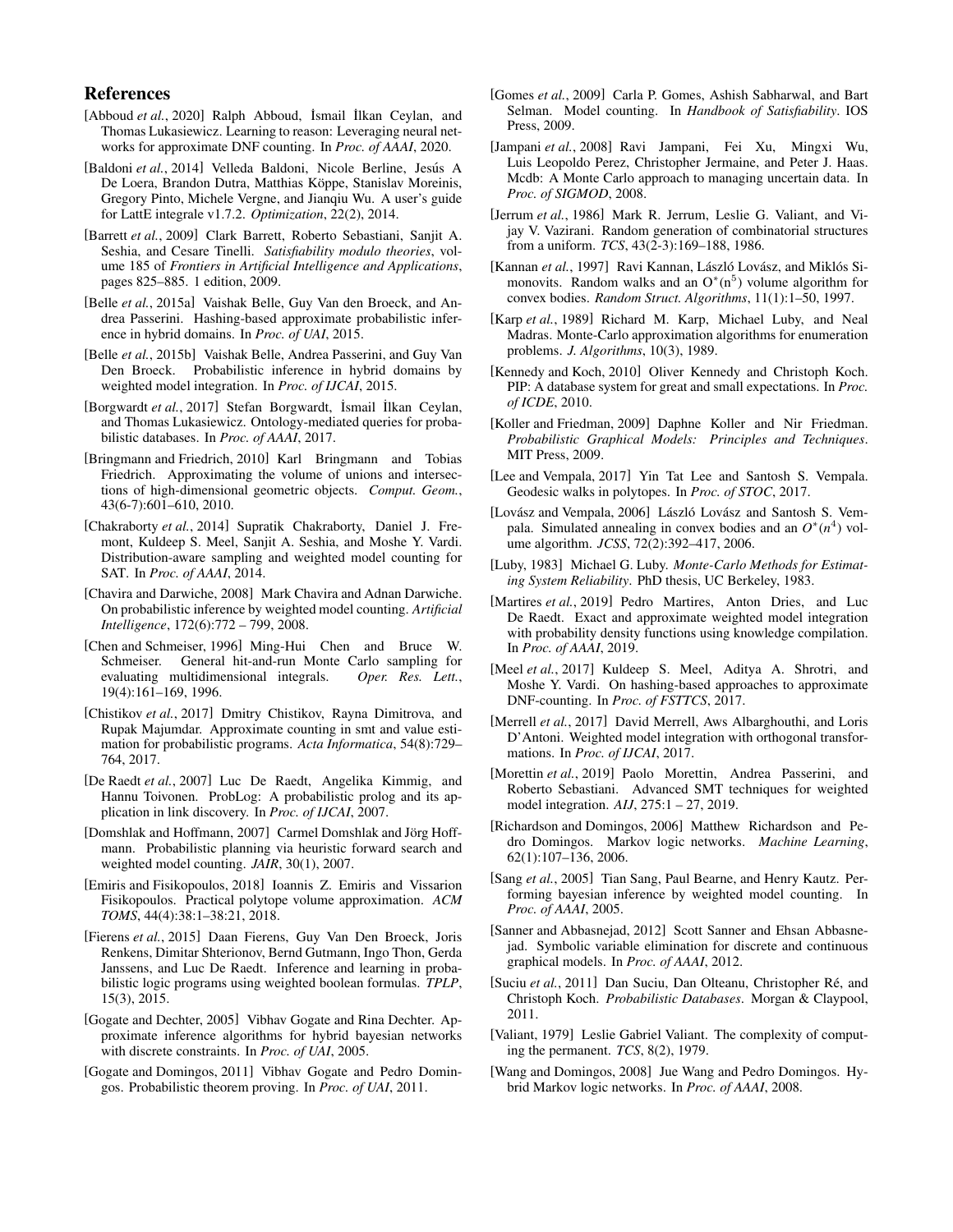## A Proofs of Main Results

### A.1 Proof of Lemma [5](#page-2-0)

We use the worst-case assumption that a single failure of any oracle, or a failure of the sampling procedure, implies the failure of APPROXUNION. Hence, we seek to upper-bound the union of these failure probabilities by  $\delta$  to ensure APPROXU-NION is an FPRAS.

In Lemma 3 of [\[Bringmann and Friedrich, 2010\]](#page-6-11), it is shown that Condition 1 is sufficient for reliable but weak oracles VOLUMEQUERY, SAMPLEQUERY, and POINTQUERY, to ensure APPROXUNION meets the  $\epsilon$  error requirement with probability  $\frac{3}{4}$ . Hence, we now need to prove that, given unreliable oracles satisfying Condition 2, and failure probability of the LTC sampling procedure generalized from  $\frac{1}{4}$  to a value  $\delta_1 < \delta$ , APPROXUNION also meets the confidence requirement  $\delta$ , and is therefore an FPRAS for computing the union of convex bodies.

The generalization of the failure probability of sampling from  $\frac{1}{4}$  to  $\delta_1 < \delta$  can trivially be achieved by multiplying the required number of trials  $T$  specified in Theorem [4](#page-2-1) by  $\frac{1}{3 \ln(2)} \ln(\frac{2}{\delta_1})$ , yielding T as specified in Lemma [5.](#page-2-0) We can now upper-bound the LTC sampling procedure failure probability, denoted  $f_{\text{LTC}}$ , by setting  $\delta_1 = \frac{\delta}{4}$ , which yields the value of T shown in Lemma [5](#page-2-0) and Algorithm [1.](#page-3-0) Given  $\delta_1 = \frac{\delta}{4}$ , a failure probability of  $\frac{3\delta}{4}$  remains, and shall be allocated for all possible oracle failures. We now show that the confidence requirements stated in Condition 2 perform this allocation and indeed upper-bound any oracle failure probability by  $\frac{3\delta}{4}$ , as required:

Let  $f_v$  denote the failure of any call to VOLUMEQUERY,  $f_s$  the failure of any call to SAMPLEQUERY, and  $f_p$  the failure of any call to POINTQUERY. Furthermore, let  $f$  denote the overall failure probability of APPROXUNION. Given that VOLUMEQUERY is called  $k$  times within APPROXUNION, setting  $\delta_V \leq \frac{\delta}{4k}$  yields, by the union bound:

$$
\Pr(f_v) \le k\delta_V = \frac{\delta}{4}.
$$

Within APPROXUNION, POINTQUERY is called  $T$  times, whereas SAMPLEQUERY can be called up to  $T$  times, depending on the success of POINTQUERY at the previous iteration. We assume the worst-case and consider that SAMPLE-QUERY is called  $T$  times. Applying the union bound with the bound on  $\delta_P$  and  $\delta_S$  as specified in Condition 2 yields:

$$
\Pr(f_p \vee f_s) \le T(\delta_s) \le T \frac{\delta}{2276 \ln(\frac{8}{\delta})\frac{k}{\epsilon^2}}.
$$

We now use the bound from Lemma 3 in [\[Bringmann and](#page-6-11) [Friedrich, 2010\]](#page-6-11), which gives that, under Condition 1,  $T <$  $2365 \frac{k}{\epsilon^2}$  for failure probability  $\frac{1}{4}$ . Generalizing this bound for an arbitrary  $\delta_1$  gives  $T < \frac{2365}{3 \ln(2)} \ln(\frac{2}{\delta_1}) \frac{k}{\epsilon^2} < 1138 \ln(\frac{8}{\delta}) \frac{k}{\epsilon^2}$ . Replacing  $T$  with this bound in the failure probability yields

$$
\Pr(f_p \vee f_s) \leq \frac{\delta}{2}.
$$

Finally, using the union bound to upper-bound the overall APPROXUNION failure probability yields

$$
\Pr(f) \le \Pr(f_v \lor f_p \lor f_s) + \Pr(f_{\text{LTC}})
$$
  
\$\le \frac{\delta}{4} + \frac{\delta}{2} + \frac{\delta}{4} = \delta\$,

as required.

#### A.2 Proof of Theorem [6](#page-3-2)

The difference between APPROXUNION and APPROXWMI lies in the implementation of task-specific oracles for WMI. Therefore, it is sufficient to show that all oracles in APPROX-WMI satisfy the requirements of Lemma [5](#page-2-0) to reach the desired result.

CLAUSEWEIGHT. We first show the correctness of CLAUSEWEIGHT for computing WMI $(c, w \mid \mathbf{X}, \mathbf{V})$  given a concave and factorized  $w$ . Let  $v_c$  be a Boolean assignment satisfying  $c$ ,  $x_c$  be the set of all real assignments satisfying  $c(\mathbf{x}_c,\mathbf{v}_c)$  (i.e.,  $\mathbf{x}_c$  is the polytope induced by the LRA constraints of  $c$ ), and  $b_c$  be the set of Boolean literals appearing in  $c$ . Given a factorized  $w$ , WMI over  $c$  reduces to

$$
WMI(c, w \mid \mathbf{X}, \mathbf{V}) = \sum_{\mathbf{v}_c} \int_{\mathbf{x}_c} w(\mathbf{x}, \mathbf{v}_c) \, d\mathbf{x}
$$
  

$$
= \sum_{\mathbf{v}_c} \int_{\mathbf{x}_c} w_x(\mathbf{x}) \prod_{p \in \mathbf{v}_c} w_b(p) \, d\mathbf{x}
$$
  

$$
= \sum_{\mathbf{v}_c} \prod_{p \in \mathbf{v}_c} w_b(p) \int_{\mathbf{x}_c} w_x(\mathbf{x}) \, d\mathbf{x}
$$
  

$$
= \Big(\prod_{p \in b_c} w_b(p)\Big) \int_{\mathbf{x}_c} w_x(\mathbf{x}) \, d\mathbf{x}
$$

Note that the separation of the sum from the integral in the last step is possible because the set  $x_c$  is constant across all Boolean assignments, since  $c$  is a conjunction of atoms enforcing a unique set of real constraints.

Hence, the WMI of  $c$  given a factorized, concave  $w$ amounts to a product computation of Boolean literal probabilities plus a weighted integral computation over  $x_c$  in the real domain  $\mathbb{R}^n$ . In CLAUSEWEIGHT, as shown in Algorithm [2,](#page-3-1) the product computation corresponds to step CLAUSEWEIGHT  $(c_1)$ , whereas weighted integral computation corresponds to steps CLAUSEWEIGHT  $(c_2)$  and  $(c_3)$ . Weighted integral computation is performed using a transformation of  $x_c$  to  $x_c'$ , as described in Section [3.2,](#page-2-2) and it is trivial to prove that the volume of  $x'_c$  is equivalent to the weighted integral of  $x_c$ . Therefore, CLAUSEWEIGHT indeed returns an approximation for WMI $(c, w \mid \mathbf{X}, \mathbf{V})$ .

We now show that CLAUSEWEIGHT meets the error and confidence criteria stipulated in Lemma [5.](#page-2-0) Multiplication of Boolean weights is error-free, hence it is necessary and sufficient that the call to VOLUME have error and confidence upper-bounded by  $\epsilon_V$  and  $\delta_V$  respectively, as is the case in Algorithm [1,](#page-3-0) for CLAUSEWEIGHT to meet the requirements of Lemma [5.](#page-2-0)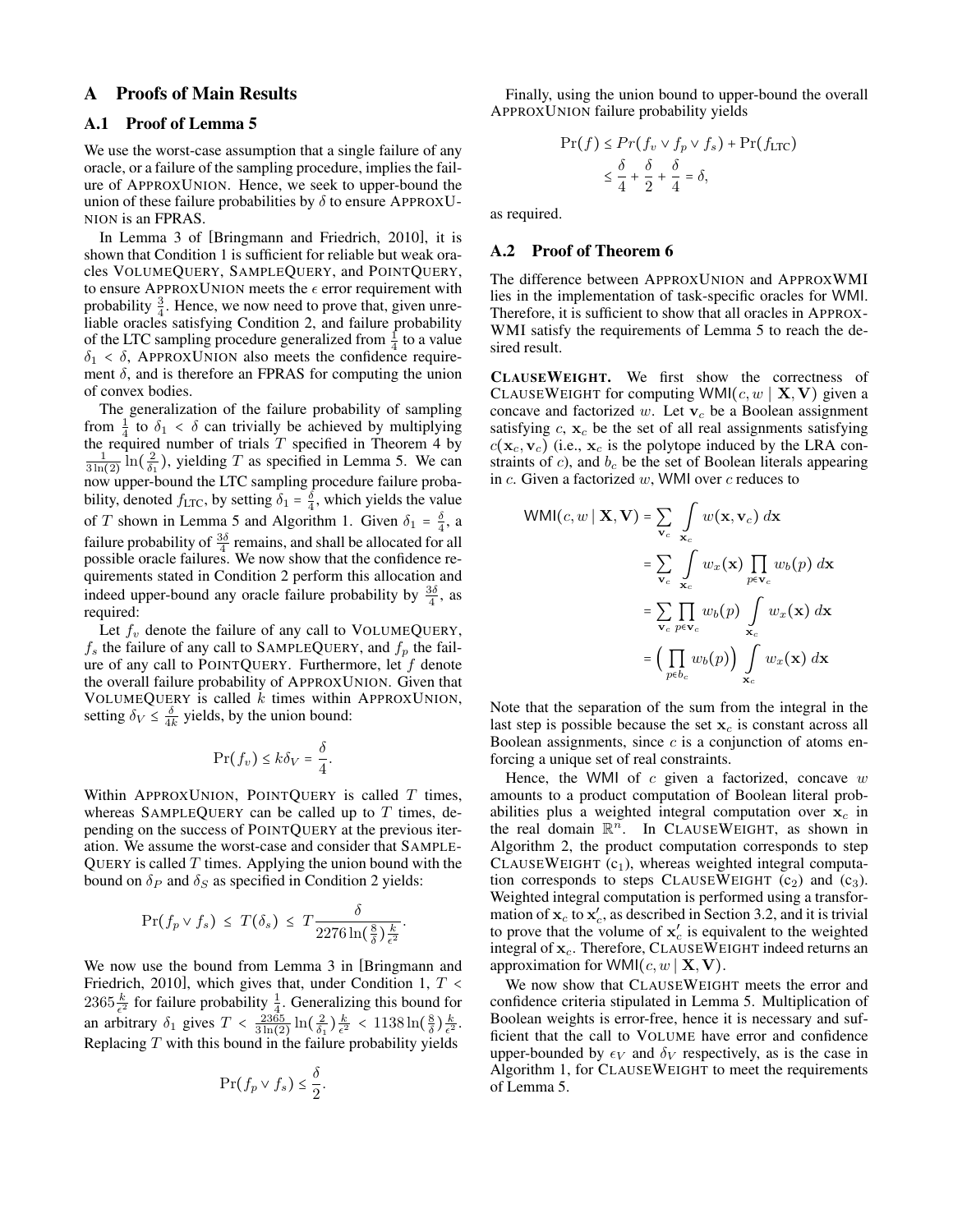SAMPLE. We first show that sampling from the transformation result  $\mathbf{x}'_c$  is equivalent to sampling from  $\mathbf{x}_c$  according to w. Let  $x'$  be a real assignment sampled uniformly from  $\mathbf{x}'_c \in \mathbb{R}^{n+1}$ , and let x be x' with the last dimension omitted i.e.,  $x'_{1:n}$ . The weight of x is therefore given by

$$
\int_0^{w_x(x)} \frac{1}{\text{Vol}(\mathbf{x}_{B_i})} dx \sim w_x(x),
$$

as required. This implies that, when  $x'_c$  is successfully sampled with multiplicative error  $\epsilon_S$ , x is sampled over  $x_c$  with weight function  $w$  with the same error.

We now show that SAMPLE meets the requirements of Lemma [5.](#page-2-0) Boolean variable sampling, corresponding to step SAMPLE  $(s_1)$ , occurs with zero error. Hence, it is necessary and sufficient to run CONVEXBODYSAMPLER with parameters  $\epsilon_S$  and  $\delta_S$  satisfying Condition 2 of Lemma [5,](#page-2-0) to ensure SAMPLE meets the requirements. This is indeed the case with SAMPLE, since CONVEXBODYSAMPLER is called with the same parameters as SAMPLE, and  $\epsilon_S$  and  $\delta_S$ , as specified in Algorithm [1,](#page-3-0) meet Condition 2. In particular,  $\delta_P = 0$ , since EVALUATE is deterministic, hence  $\delta_S = \frac{\delta}{2276 \ln(\frac{8}{\delta}) \frac{k}{\epsilon^2}}$  is the

largest  $\delta_S$  satisfying Condition 2.

EVALUATE. This function is deterministic, so trivially meets error and confidence requirements.

Hence, APPROXWMI is an FPRAS for WMI given a concave and factorized  $w$  and given FPRAS functions CLAUSEWEIGHT and SAMPLE, and the deterministic EVAL-UATE.

## <span id="page-8-0"></span>B Extending APPROXWMI

In Section [3.2,](#page-2-2) we presented APPROXWMI, an FPRAS for WMI over DNF formulas with factorized and concave  $w$ . The factorization of  $w$  simplifies WMI, in that i) it makes Boolean variable weights independent from real variables, and viceversa, and ii) simplifies the joint distribution over Booleans to a product of weights. As a result, this factorization prevents any changes in the Boolean domain from affecting  $w_x$ .

In this section, we introduce a more general factorization for w, such that

$$
w(\mathbf{x}, \mathbf{v}) = w_x(\mathbf{x}, \mathbf{v}) \prod_{i=1}^{m} w_b(p_i),
$$
 (3)

where  $w_x$  also depends on Boolean variables. We then propose APPROXWMI<sub>D</sub> for this factorization.  $APPROXWMI<sub>D</sub>$  extends  $APPROXWMI$ , in particular its oracle CLAUSEWEIGHT, to function under this more general factorization.

We first introduce some notation. Let  $\mathbf{x}_c \subseteq \mathbb{R}^n$  be the polytope defined by the LRA constraints of a conjunction  $c$ , and  $v \in \mathbb{B}^m$  be a Boolean assignment. Let  $a, b : P(\mathbb{R}^n) \to \mathbb{R}^+$ , where  $P$  denotes the power set operation, be functions such that

$$
a(\mathbf{x}_c) = \min_{\mathbf{v}} \int_{\mathbf{x}_c} w_x(\mathbf{y}, \mathbf{v}) \, d\mathbf{y}, \text{ and}
$$

$$
b(\mathbf{x}_c) = \max_{\mathbf{v}} \int_{\mathbf{x}_c} w_x(\mathbf{y}, \mathbf{v}) \, d\mathbf{y}.
$$

These functions are guaranteed to exist and are finite as the Boolean domain  $\mathbb{B}^m$  is finite and all integral computations in the scope of WMI are finite-valued. Hence,  $\forall x_c \in$  $P(\mathbb{R}^n), \forall \mathbf{v} \in \mathbb{B}^m, \exists a, b : P(\mathbb{R}^n) \mapsto \mathbb{R}^+,$  such that

<span id="page-8-2"></span>
$$
a(\mathbf{x}_c) \leq \int_{\mathbf{x}_c} w_x(\mathbf{y}, \mathbf{v}) \, d\mathbf{y} \leq b(\mathbf{x}_c) \tag{4}
$$

Let  $\rho = \max_{\mathbf{x}_c} \frac{b(\mathbf{x}_c)}{a(\mathbf{x}_c)}$  $\frac{b(\mathbf{x}_c)}{a(\mathbf{x}_c)}$ . In this section, we restrict the choice of w such that, for all  $x_c$ ,  $\rho$  is upper-bounded by a polynomial in  $\frac{1}{\epsilon_{\text{Samp}}}$ ,  $\frac{1}{\delta_{\text{Samp}}}$ , n, m, and k. This restriction ensures that integrals over the same body, but using different weight functions, yield results that are within a tractable ratio from one another, which in turn allows the efficient use of sampling techniques.

Note that, while this restriction is similar in nature to restrictions on *tilt*  $\theta$  in existing works on weighted model counting (e.g., [\[Chakraborty](#page-6-35) *et al.*, 2014]), it is not identical to them. More specifically, tilt is the ratio between the maximum weight of a satisfying assignment and the minimum weight of a satisfying assignment, whereas  $\rho$  is the ratio between the maximum integral and minimum integral of a weight function over any given real body. In fact, restrictions on  $\rho$  are looser than restrictions on  $\theta$ . Indeed, when  $θ$  is bounded by a value H, it is simple to show that  $ρ$  is also bounded by  $H$ , whereas the same cannot be said in the opposite direction. To illustrate, consider a simple example, with one Boolean variable  $v$  and one real variable  $x$ , such that  $0 \leq x \leq 10$ . Let

$$
w_x(x, b) = \begin{cases} \frac{e^{10}}{1 + e^{-x}} - 0.5e^{10} + 1 & \text{if } v\\ \frac{2e^{10}}{1 + e^{-x}} - e^{10} + 2 & \text{otherwise,} \end{cases}
$$

In this example,  $\rho$  is clearly upper bounded by 2, but  $\theta$  is upper-bounded by  $2 + e^{10}$ . To upper-bound  $\rho$  easily in practice, it is sufficient to upper-bound, for all real assignments  $x$ , the ratio between the maximum  $w(x, v)$  and the minimum  $w(\mathbf{x}, \mathbf{v})$  over all Boolean assignments, or more formally,  $w_{\max}(\mathbf{x})$  $\frac{w_{\max}(\mathbf{x})}{w_{\min}(\mathbf{x})}$ , where  $w_{\min}(\mathbf{x}) = \min_{\mathbf{v}} w(\mathbf{x}, \mathbf{v})$  and  $w_{\max}(\mathbf{x}) =$  $\max_{\mathbf{v}} w(\mathbf{x}, \mathbf{v})$ . To simplify presentation, we henceforth refer to a weight function w subjected to restrictions over  $\rho$  upperbounding it by a polynomial in  $\frac{1}{\epsilon_{\text{Samp}}}$ ,  $\frac{1}{\delta_{\text{Samp}}}$ , n, m, and k, as a  $\rho$ -restricted w.

<span id="page-8-1"></span>We now introduce  $APPROXWMI_D$ , an extension of AP-PROXWMI for the more general factorization  $w(\mathbf{x}, \mathbf{v})$  =  $w_x(\mathbf{x}, \mathbf{v}) \prod_{i=1}^m w_b(p_i)$ .

## **B.1 APPROXWMID**

APPROXWMI<sub>D</sub> runs analogously to APPROXWMI, but extends its capacity to more general factorizations allowing  $w_x$ to depend on Boolean variables. To do so, it extends the oracles CLAUSEWEIGHT and SAMPLE. We present the extended oracles, named CLAUSEWEIGHT<sub>D</sub> and SAMPLE<sub>D</sub> respectively, given in Algorithm [3,](#page-9-0) in detail next.

 $CLAUSEWEIGHT<sub>D</sub>$ . CLAUSEWEIGHT<sub>D</sub> performs Monte-Carlo sampling over the set of Boolean assignments to estimate the WMI of c, and this sampling occurs with error  $\epsilon_{\text{Samp}}$ and confidence  $\delta_{\text{Samp}}$ . The number s of sampling trials is a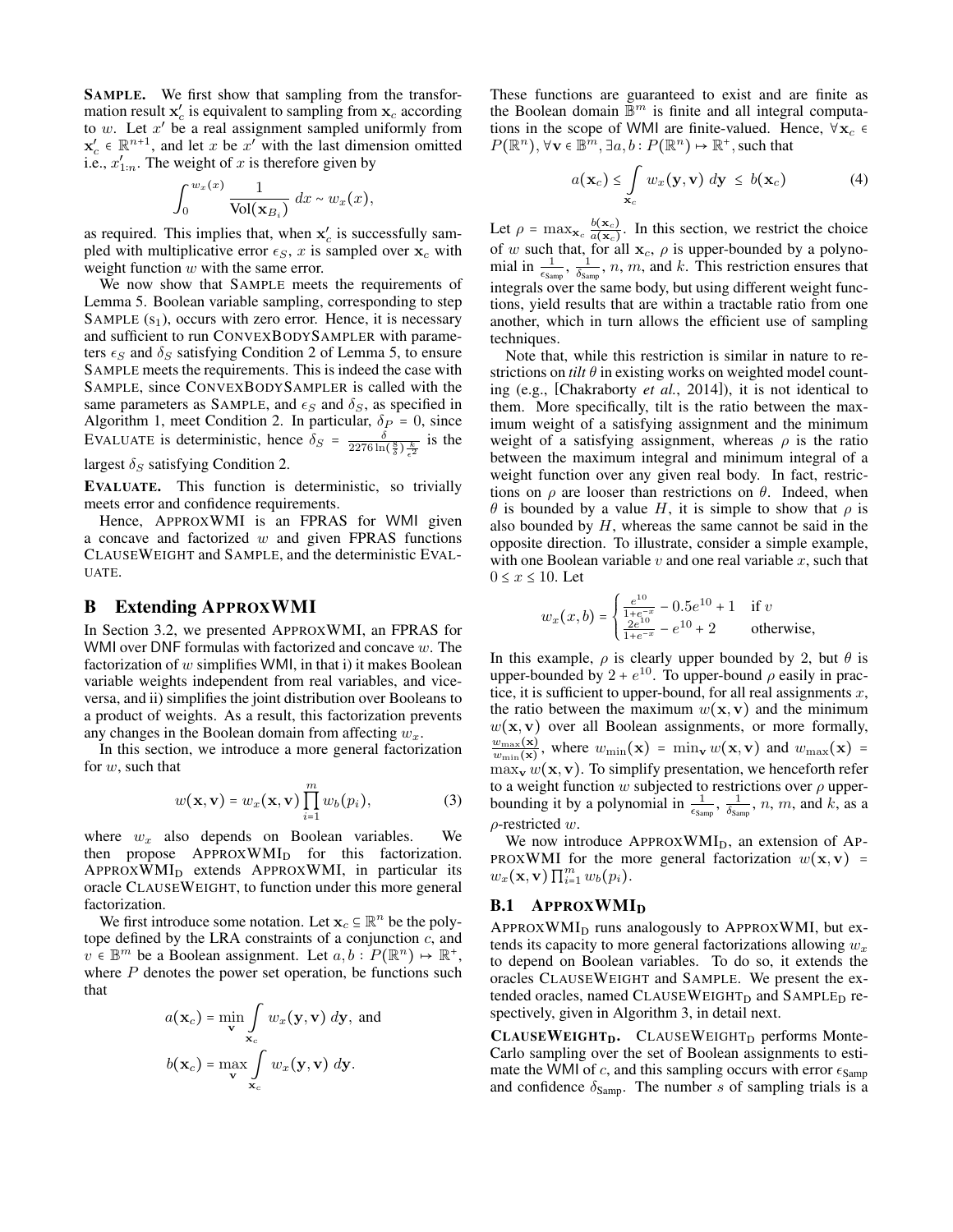<span id="page-9-0"></span>Algorithm 3 Subroutines of  $APPROXWMI<sub>D</sub>$  as functions CLAUSEWEIGHT<sub>D</sub> and SAMPLE<sub>D</sub>

| $\epsilon_{\text{Samp}}, \epsilon_{\text{Comp}} \leftarrow \frac{\epsilon}{1+\sqrt{2}}, \delta_{\text{Samp}} \leftarrow \frac{\delta}{2}$<br>$s \leftarrow \ln\left(\frac{2}{\delta_{\text{Samp}}}\right) \frac{1}{\epsilon_{\text{Samp}}^2} \rho^2$<br>$\triangleright$ # of Sampling Trials |  |
|-----------------------------------------------------------------------------------------------------------------------------------------------------------------------------------------------------------------------------------------------------------------------------------------------|--|
|                                                                                                                                                                                                                                                                                               |  |
|                                                                                                                                                                                                                                                                                               |  |
| $\triangleright$ (c <sub>1</sub> )                                                                                                                                                                                                                                                            |  |
| $\triangleright$ (c <sub>2</sub> )                                                                                                                                                                                                                                                            |  |
|                                                                                                                                                                                                                                                                                               |  |
| $\triangleright$ (c <sub>3</sub> )                                                                                                                                                                                                                                                            |  |
| $\triangleright$ (c <sub>4</sub> )                                                                                                                                                                                                                                                            |  |
| $\triangleright$ (c <sub>5</sub> )                                                                                                                                                                                                                                                            |  |
|                                                                                                                                                                                                                                                                                               |  |
| $\triangleright$ (s <sub>1</sub> )                                                                                                                                                                                                                                                            |  |
| $\triangleright$ (s <sub>2</sub> )                                                                                                                                                                                                                                                            |  |
|                                                                                                                                                                                                                                                                                               |  |
| $\triangleright$ (S <sub>3</sub> )                                                                                                                                                                                                                                                            |  |
| $\triangleright$ (S <sub>4</sub> )                                                                                                                                                                                                                                                            |  |
|                                                                                                                                                                                                                                                                                               |  |

function of  $\epsilon_{Samp}$  and  $\delta_{Samp}$ , as well as  $\rho$ , the integral ratio defined earlier. Within every trial, VOLUME is called with error  $\epsilon_{\text{Comp}}$  and confidence  $\delta_{\text{Comp}}$ .

More specifically, given a conjunction  $c$  and a weight function w, CLAUSEWEIGHT<sub>D</sub> performs *s sampling rounds* to estimate WMI( $c, w \mid \mathbf{X}, \mathbf{V}$ ), where each sampling round consists of randomly sampling a Boolean assignment  $\tau$  according to  $w_b$  (c<sub>1</sub>), computing the induced weight function  $w_x(x, \tau)$ and using it to obtain the transformed convex body  $\overline{x'_c}$  (c<sub>2</sub>), and computing the weighted integral over  $c$  using VOLUME (c<sub>3</sub>). At the end of the s sampling steps, the product of all  $b_c$ literal weights is computed  $(c<sub>4</sub>)$ , and the function returns this product, multiplied by the average of all sampling results, as an approximation of WMI $(c, w \mid \mathbf{X}, \mathbf{V})$  (c<sub>5</sub>).

**SAMPLED.** This function is defined almost identically to SAMPLE in APPROXWMI, with the only minor difference being that  $w_x(\mathbf{x}, p_{\text{Bool}})$  must be induced from  $p_{\text{Bool}}$  in SAMPLE<sub>D</sub>  $(s_2)$  prior to applying the transformation. This is because  $w_x$  also depends on Boolean variables in this setting. Unlike SAMPLE, where Boolean and real variable sampling can be done in any order, it is necessary for Boolean sampling to run first in SAMPLE<sub>D</sub>, so as to condition  $w_x$  on the Boolean sample output and subsequently sample from  $x_c$  according to the induced weight function  $w_x(\mathbf{x}, p_{\text{Bool}})$ .

EVALUATE. This function is defined identically to AP-PROXWMI.

We now show the correctness of  $CLAUSEWEIGHT_D$ , and prove that it is an FPRAS for WMI $(c, w \mid \mathbf{X}, \mathbf{V})$  over concave,  $\rho$ -restricted w factorized using this more general factorization. As a direct result, we show that  $APPROXWMI_D$  is an FPRAS for WMI (DNF) in this setting by Theorem [6.](#page-3-2)

### B.2 APPROXWMI<sub>D</sub> is an FPRAS

<span id="page-9-1"></span>Lemma 7. CLAUSEWEIGHT<sub>D</sub> relative to Monte-Carlo sam*pling error Samp and confidence* δ*Samp, and an FPRAS* VOL-UME *with error*  $\epsilon_{Comp}$  *and confidence*  $\delta_{Comp}$ *, is an FPRAS for*  $WMI(c, w|X, V)$ *, where c is a clause and w is concave,*  $\rho$ *restricted, and factorized according to Equation [3,](#page-8-1) with error*  $\epsilon$ , confidence  $\delta$ , and using  $s = \ln(\frac{c_2}{\delta_{Samp}}) \frac{1}{\epsilon_{Samp}^2} \rho^2$  iterations, for

- *1.*  $\epsilon_{Samp}$ ,  $\epsilon_{Comp} \leq \frac{\epsilon}{1+\epsilon}$  $\frac{\epsilon}{1+\sqrt{2}},$
- 2.  $\delta_{Samp} \leq \frac{\delta}{2}$ *, and*
- 3.  $\delta_{Comp} \leq \frac{\delta}{2s}$ .

We first show the correctness of  $CLAUSEWEIGHT_D$  for computing WMI( $c, w \mid \mathbf{X}, \mathbf{V}$ ). Under the more general factorization,  $w_x$  now depends on both real and Boolean variables. Hence, the decomposition of WMI computation into two separate Boolean and real parts used in Section [3.2](#page-2-2) no longer holds. Indeed, WMI over a conjunction  $c$  with  $w$  following the more general factorization can only be written as

$$
WMI(c, w | \mathbf{X}, \mathbf{V})
$$
  
=  $\sum_{\mathbf{v}_c} \prod_{p \in \mathbf{v}_c} w_b(p) \int_{\mathbf{x}_c} w_x(\mathbf{x}, \mathbf{v}_c) d\mathbf{x}$   
=  $\left(\prod_{p \in b_c} w_b(p)\right) \sum_{\mathbf{v}_c} \left(\prod_{p \in \mathbf{v}_c/b_c} w_b(p) \int_{\mathbf{x}_c} w_x(\mathbf{x}, \mathbf{v}_c) d\mathbf{x}\right).$ 

Note that the outer summation no longer simplifies, as the inner integral now depends on the summand with this factorization. Therefore, WMI computation over  $c$  in this setting requires up to  $2^{m-|b_c|}$  (i.e., the number of Boolean assignments satisfying  $c$ ) calls to a weighted volume computation tool (i.e., transformation to  $\mathbf{x}_c^{\prime} \in \mathbb{R}^{n+1}$  then call to VOLUME). This exponential number of calls is highly prohibitive in practice. Hence, CLAUSEWEIGHT<sub>D</sub> uses *Monte-Carlo sampling* to approximate the WMI of c. This sampling is feasible, and can be done with guarantees, since w is  $\rho$ restricted, which bounds the set of possible integral values within a small enough range.

Observe that the final equation for WMI $(c, w \mid \mathbf{X}, \mathbf{V})$  can also be written as

$$
\prod_{p\in b_c} w_b(p) \mathbb{E}_{\mathbf{v}_c}\Big[\int\limits_{\mathbf{x}_c} w_x(\mathbf{x},\mathbf{v}_c) \ d\mathbf{x}\Big].
$$

Monte-Carlo sampling for the expectation component of WMI( $c, w \mid \mathbf{X}, \mathbf{V}$ ) is then done as follows:

- 1. Sample a random Boolean assignment  $\tau$  using  $w_b$  (Step  $CLAUSEWEIGHT_D(C'_1))$
- 2. Compute the resulting weighted model integration over  $x_c$  given  $w_x(x, \tau)$  using VOLUME<sub> $\epsilon, \delta$ </sub>. (Steps CLAUSEWEIGHT<sub>D</sub>  $(c_2, c_3)$

Finally, an approximation for WMI $(c, w \mid \mathbf{X}, \mathbf{V})$  is returned by multiplying the average of sample results by the product of Boolean weights, which corresponds to steps CLAUSEWEIGHT<sub>D</sub>  $(c_4, c_5)$  in CLAUSEWEIGHT<sub>D</sub>.

Clearly, the results of every sampling step are s independent and identically distributed (i.i.d) random variables. Let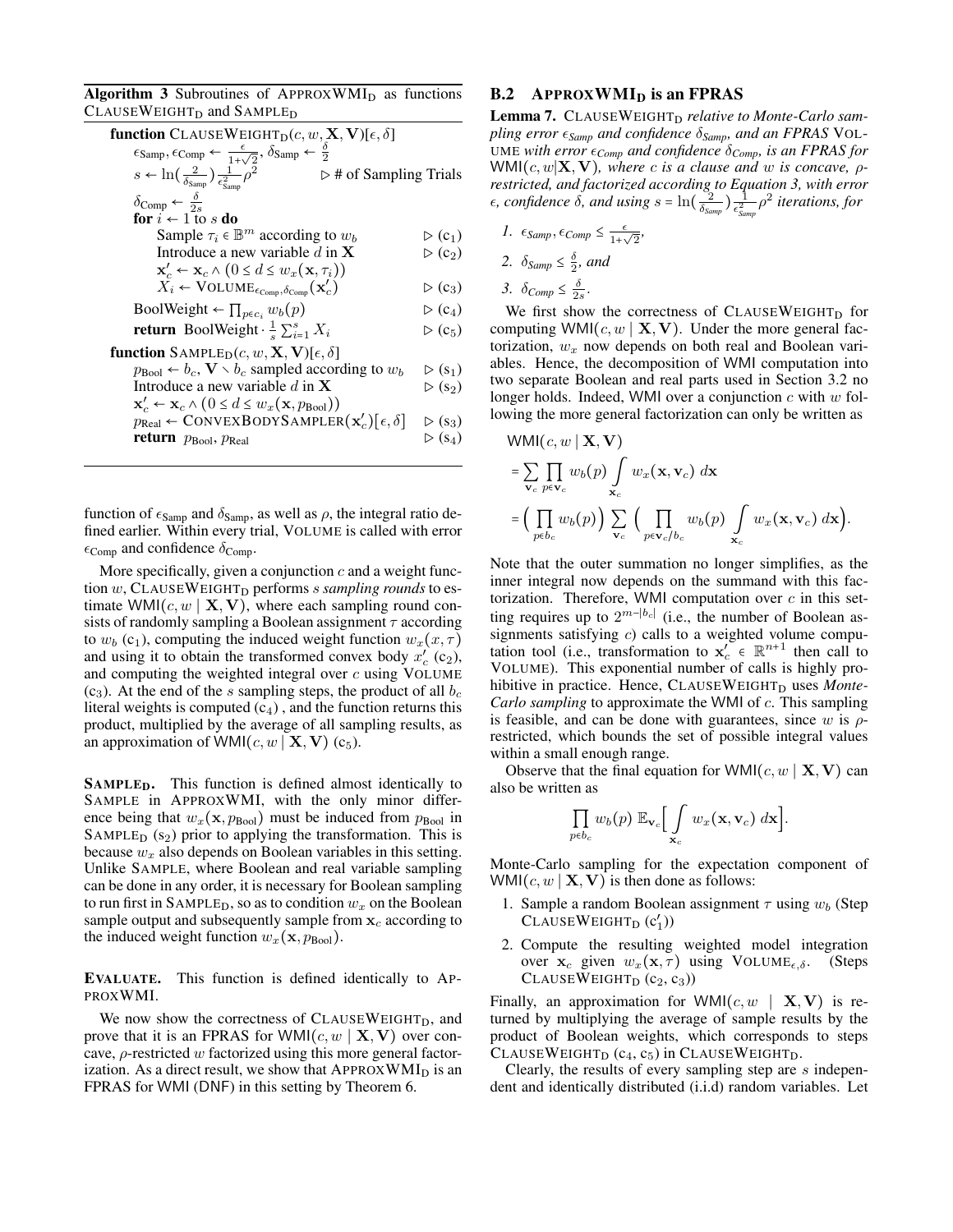$\overline{X}$  denote the mean of these s random variables, and let  $\mu = \mathbb{E}_{v_c} \left[ \int_{\mathbf{x}_c} w_x(\mathbf{x}, \mathbf{v}_c) \, d\mathbf{x} \right]$  for ease of notation. From Equa-tion [4,](#page-8-2) we infer that  $a(\mathbf{x}_c) \leq \mu \leq b(\mathbf{x}_c)$ . Therefore, we can use  $a(\mathbf{x}_c)$  and  $b(\mathbf{x}_c)$  as bounds within the Hoeffding bound for sampling s i.i.d variables. This yields, for a target additive difference t,

$$
\Pr\left(|\bar{X} - \mu| \le t\right) \le 2\exp\left(\frac{-2st^2}{(b(\mathbf{x}_c) - a(\mathbf{x}_c))^2}\right)
$$

We now replace t with  $\epsilon_{\text{Samp}}\mu$  to obtain a multiplicative error bound, and upper-bound the failure probability by  $\delta_{Samp}$  to compute a lower bound for sample complexity:

$$
s \ge \ln\left(\frac{2}{\delta_{\text{Samp}}}\right) \frac{1}{\epsilon_{\text{Samp}}^2} \frac{(b(\mathbf{x}_c) - a(\mathbf{x}_c))^2}{\mu^2}
$$
  
\n
$$
\ge \ln\left(\frac{2}{\delta_{\text{Samp}}}\right) \frac{1}{\epsilon_{\text{Samp}}^2} \frac{(b(\mathbf{x}_c) - a(\mathbf{x}_c))^2}{a(\mathbf{x}_c)^2} \quad \text{as } a(\mathbf{x}_c) \le \mu \le b(\mathbf{x}_c)
$$
  
\n
$$
\ge \ln\left(\frac{2}{\delta_{\text{Samp}}}\right) \frac{1}{\epsilon_{\text{Samp}}^2} \left(\frac{b(\mathbf{x}_c)}{a(\mathbf{x}_c)}\right)^2 \qquad \text{since } a(\mathbf{x}_c) > 0
$$
  
\n
$$
\ge \ln\left(\frac{2}{\delta_{\text{Samp}}}\right) \frac{1}{\epsilon_{\text{Samp}}^2} \rho^2 \qquad \text{since } \rho = \max_{\mathbf{x}_c} \frac{b(\mathbf{x}_c)}{a(\mathbf{x}_c)}
$$

For CLAUSEWEIGHT<sub>D</sub> to be an FPRAS, it must run in polynomial time with respect to  $\frac{1}{\epsilon_{\text{Samp}}}$ ,  $\frac{1}{\delta_{\text{Samp}}}$ , n, m, and k. Since a sampling iteration runs in polynomial time (VOLUME is an FPRAS), then it is necessary and sufficient that  $s$  be polynomial in  $\frac{1}{\epsilon_{\text{Samp}}}$ ,  $\frac{1}{\delta_{\text{Samp}}}$ , n, m, and k. This is satisfied since  $w$  is  $\rho$ -restricted.

We now show that, under the conditions of Lemma [7,](#page-9-1) CLAUSEWEIGHT<sub>D</sub> produces an  $\epsilon$ ,  $\delta$  approximation of WMI $(c, w | \mathbf{X}, \mathbf{V})$ . In what follows, we assume that CLAUSEWEIGHT<sub>D</sub> fails if Monte-Carlo sampling fails or *any* of the VOLUME calls fail. Therefore, we first prove that, assuming no failure occurs (i.e. all oracles are reliable), the provided error bounds in Lemma [7](#page-9-1) produce an estimate within the  $\epsilon$  error requirement. Then, we prove that the confidence bounds asserted upper-bound the probability of any CLAUSEWEIGHT<sub>D</sub> failure, denoted by  $f_v$ , by  $\delta$ .

Error Bounds. We first assume a successful run where both Monte-Carlo sampling and VOLUME produce values within their respective multiplicative error bounds. Setting  $\epsilon_{\text{Samp}}$  and  $\epsilon_{\text{Comp}}$  within the bounds of Lemma [7](#page-9-1) yields the following bound on  $\bar{X}$ :

$$
\left(1-\frac{\epsilon}{1+\sqrt{2}}\right)^2\mu\leq \bar{X}\leq \left(1+\frac{\epsilon}{1+\sqrt{2}}\right)^2\mu
$$

which,  $\forall 0 < \epsilon \leq 1$ , implies that

$$
(1-\epsilon)\mu \le \bar{X} \le (1+\epsilon)\mu,
$$

and, following multiplication by  $\left( \prod_{p \in b_c} w_b(p) \right)$  on all sides, we obtain:

$$
(1-\epsilon)Q \leq \bar{X}\Big(\prod_{p \in b_c} w_b(p)\Big) \leq (1+\epsilon)Q,
$$

where  $Q = \text{WMI}(c, w | \mathbf{X}, \mathbf{V})$ , as required.

Confidence Bounds. VOLUME is called s times within  $CLAUSEWEIGHT<sub>D</sub>$ . Hence, we apply the union bound, to upper-bound  $f_v$ , and, using the bounds of Lemma [5,](#page-2-0) obtain:

$$
\Pr(f_v) \le s\delta_{\text{Comp}} + \delta_{\text{Samp}}
$$

$$
= s\frac{\delta}{2s} + \frac{\delta}{2} = \frac{\delta}{2} = \delta, \text{ as required.}
$$

We can now combine Theorem [6](#page-3-2) and Lemma [7](#page-9-1) to show that APPROXWMI<sub>D</sub> is an FPRAS for WMI (DNF) for this more general factorization of w, and given a concave and  $\rho$ restricted w.

Theorem 8. APPROXWMI<sub>D</sub>, relative to FPRAS oracles CLAUSEWEIGHTD*,* SAMPLED*, and* EVALUATE *having error*  $\epsilon_V$ ,  $\epsilon_S$ ,  $\epsilon_P$  *and confidence*  $\delta_V$ ,  $\delta_S$ ,  $\delta_P$ , *respectively, is an FPRAS for* WMI(DNF) *over a* w *that is concave,* ρ*restricted, and factorized according to Equation [3,](#page-8-1) with error*  $\epsilon$  *and confidence*  $\delta$  *and using*  $T = \frac{8 \ln(\frac{8}{\delta})(1+\tilde{\epsilon})k}{\tilde{\epsilon}^2 + 6(\tilde{\epsilon}+1)k}$  $\frac{\sin(\frac{\pi}{\delta})(1+\epsilon)\kappa}{\tilde{\epsilon}^2-8(\tilde{C}-1)k}$  iterations, for

$$
1. \epsilon_V, \epsilon_S \le \frac{\epsilon^2}{47k}, \epsilon_P \le \frac{\epsilon^2}{47k^2}, \text{ and}
$$
  

$$
2. \delta_V \le \frac{\delta}{4k}, \delta_S + \delta_P \le \frac{\delta}{2276 \ln(\frac{8}{\delta}) \frac{k}{\epsilon^2}}.
$$

## C Details on Experiments

#### <span id="page-10-0"></span>C.1 Asymptotic Bounds

As shown in Section [3.3,](#page-3-3) APPROXWMI runs in polynomial time if all of its oracles are an FPRAS. We now discuss instantiation choices for these oracles, and explore the resulting running time of APPROXWMI given these choices, as well as restrictions to the WMI problem scope.

Considering the most general case of convex bodies, we can use [Lovász and Vempala, 2006] as the VOLUME oracle in CLAUSEWEIGHT, as well as hit-and-run [\[Chen and](#page-6-15) [Schmeiser, 1996\]](#page-6-15) in SAMPLE. These choices enable arbitrary concave weight functions to be applied, and make both CLAUSEWEIGHT and SAMPLE an FPRAS.

In terms of running time, these choices make CLAUSEWEIGHT run in  $O^*(m + n^4(\frac{1}{\epsilon_V})^2)$ , where \* denotes suppressed logarithmic factors such as  $\ln(\frac{1}{\delta_V})$ , m is the number of Boolean variables, and  $n$  is the number of real variables. In this configuration, SAMPLE runs in  $O^*(m + n^3(\frac{1}{\epsilon_S})^2)$ . Also note that EVALUATE runs in deterministic polynomial time, namely  $O(m + Wn)$ , where  $W$  is the width of a conjunction  $c$ . Hence, with these choices, APPROXWMI runs in

$$
O^*\left(km + kn^4\left(\frac{1}{\epsilon_V}\right)^2 + Tm + Tn^3\left(\frac{1}{\epsilon_S}\right)^2 + T(m + Wn)\right)
$$
  
=  $O^*\left(km + \frac{k^3}{\epsilon^4}n^4 + \frac{k}{\epsilon^2}m + \frac{k^3}{\epsilon^6}n^3 + \frac{k(Wn + m)}{\epsilon^2}\right)$   
=  $O^*\left(\frac{k^3}{\epsilon^4}n^4 + \frac{k^3}{\epsilon^6}n^3 + \frac{k}{\epsilon^2}(m + Wn)\right).$ 

Note that the complexity of sampling can be reduced by restricting the class of bodies and weight functions used. Indeed, if  $w$  is restricted to be linear, then all bodies can be sampled approximately using optimized polytope sampling methods such as geodesic walks [\[Lee and Vempala, 2017\]](#page-6-36),